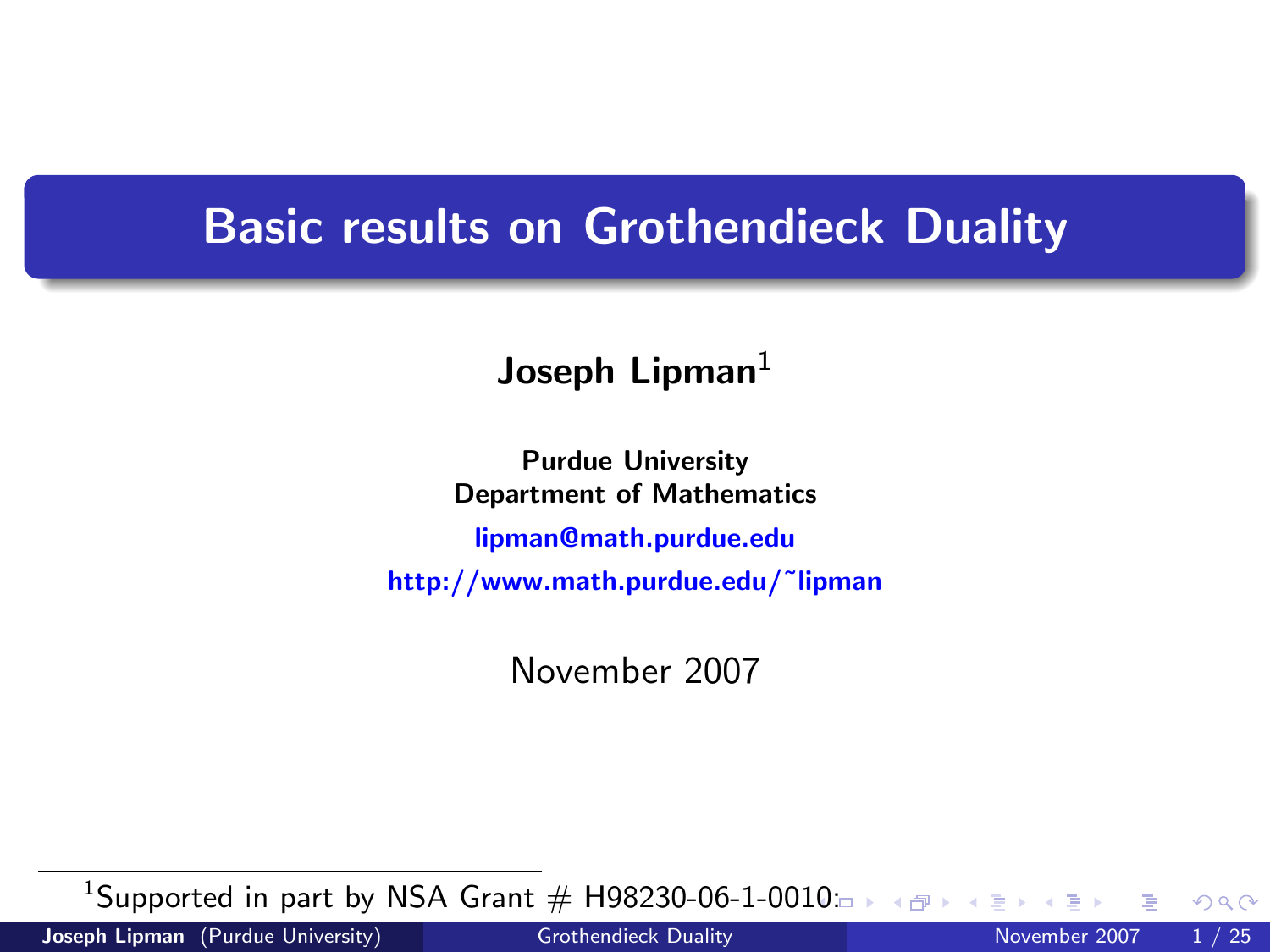## **Outline**

1 [Derived direct- and inverse-image pseudofunctors](#page-2-0)

- **[Global Duality](#page-6-0)**
- 3 [Tor-independent Base Change; Sheafified Duality](#page-8-0)
- 4 [Twisted Inverse-image Pseudofunctor](#page-10-0)
- 5 [Perfect maps and complexes](#page-14-0)
- 6 [Dualizing Complexes](#page-18-0)
	- **[Comments and Problems](#page-22-0)**

4 0 8

 $299$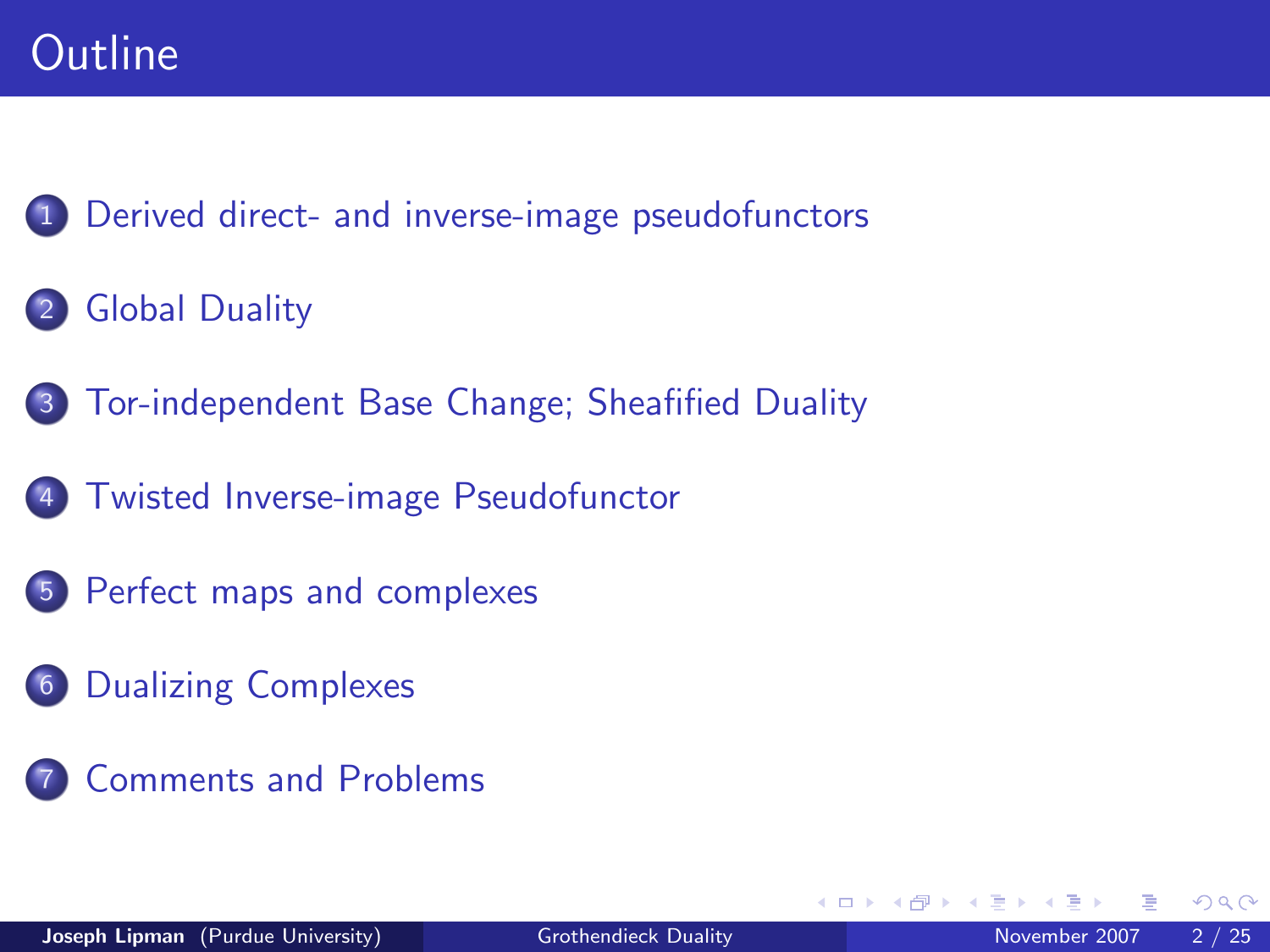### Definition (Pseudofunctor: special case of 2-functor )

A contravariant pseudofunctor on a category S assigns to each  $X \in S$ a category  $\,\mathsf{X}^{\mathtt{#}},$  to each map  $f\colon X\to Y$  a functor  $f^{\#}\colon\mathsf{Y}^{\mathtt{#}}\to\mathsf{X}^{\mathtt{#}}$  (with  $\mathbf{1}^\#=\mathbf{1}$ ), and to each map-pair  $X\stackrel{f}{\to} Y \stackrel{g}{\to} Z$  a functorial isomorphism

$$
d_{f,g} : f^{\#}g^{\#} \stackrel{\sim}{\longrightarrow} (gf)^{\#}
$$

satisfying  $d_{1, g} = d_{g, 1} =$  identity, and such that for each triple of maps  $X\stackrel{f}{\to} Y \stackrel{g}{\to} Z\stackrel{h}{\to} W$  the following commutes:

<span id="page-2-0"></span>
$$
(hgf)^{\#} \xleftarrow{d_{f,hg}} f^{\#}(hg)^{\#}
$$
  
\n
$$
\left(\frac{d_{gfh}}{gf}\right)^{\#} h^{\#} \xleftarrow{d_{f,g}} f^{\#}g^{\#}h^{\#}
$$

Covariant pseudofunctor is similarly defined, with arrows reversed, i.e., it means contravariant functor on  $\mathbf{S}^\mathrm{op}.$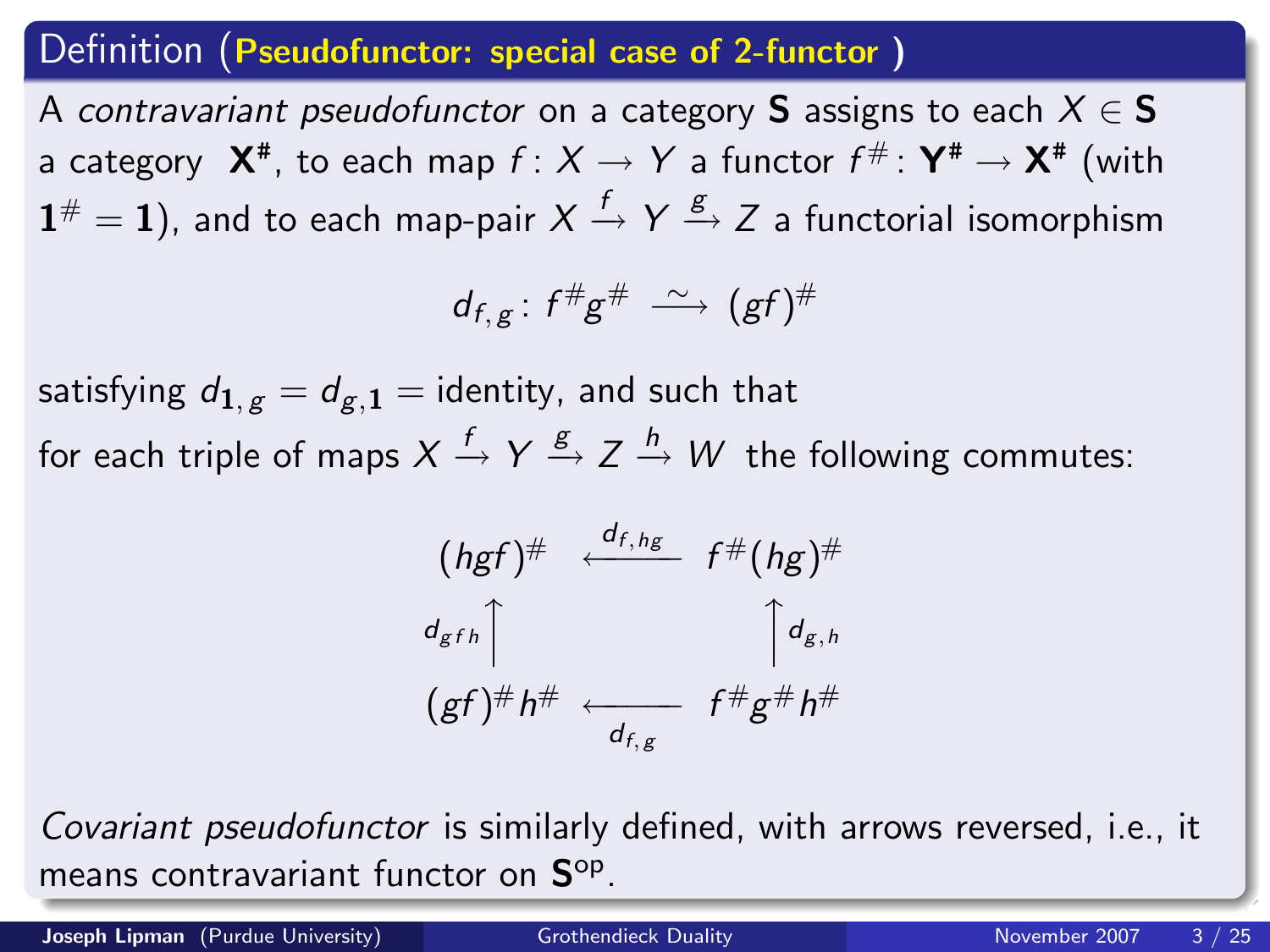Examples: Derived inverse-image (contravariant). Derived direct-image (covariant).

 $S :=$  category of ringed spaces

 $\mathsf{X}^{\texttt{\#}}\!:=\mathsf{D}(X) \quad \text{(derived category of }\{\mathcal{O}_{\mathsf{X}}\text{-modules}\}\text{)}$ 

 $f^{\#} := \mathsf{L} f^*$  resp.  $f_{\#} := \mathsf{R} f_*$ 

## Relations between  $Lf^*$  and  $Rf_*$

1. For any ringed-space map  $f: X \rightarrow Y$ ,

 $\mathsf{L} f^{*} \colon \mathsf{D}(Y) \to \mathsf{D}(X)$  is left-adjoint to  $\mathsf{R} f_{*}$ , i.e., for  $E \in \mathsf{D}(Y),\, F \in \mathsf{D}(X),$ 

 $\mathsf{Hom}_{\mathsf{D}(X)}(\mathsf{L}f^*\mathsf{E},\mathsf{F})\cong \mathsf{Hom}_{\mathsf{D}(Y)}(\mathsf{E},\mathsf{R}f_*\mathsf{F}).$ 

KED KARD KED KED E VOOR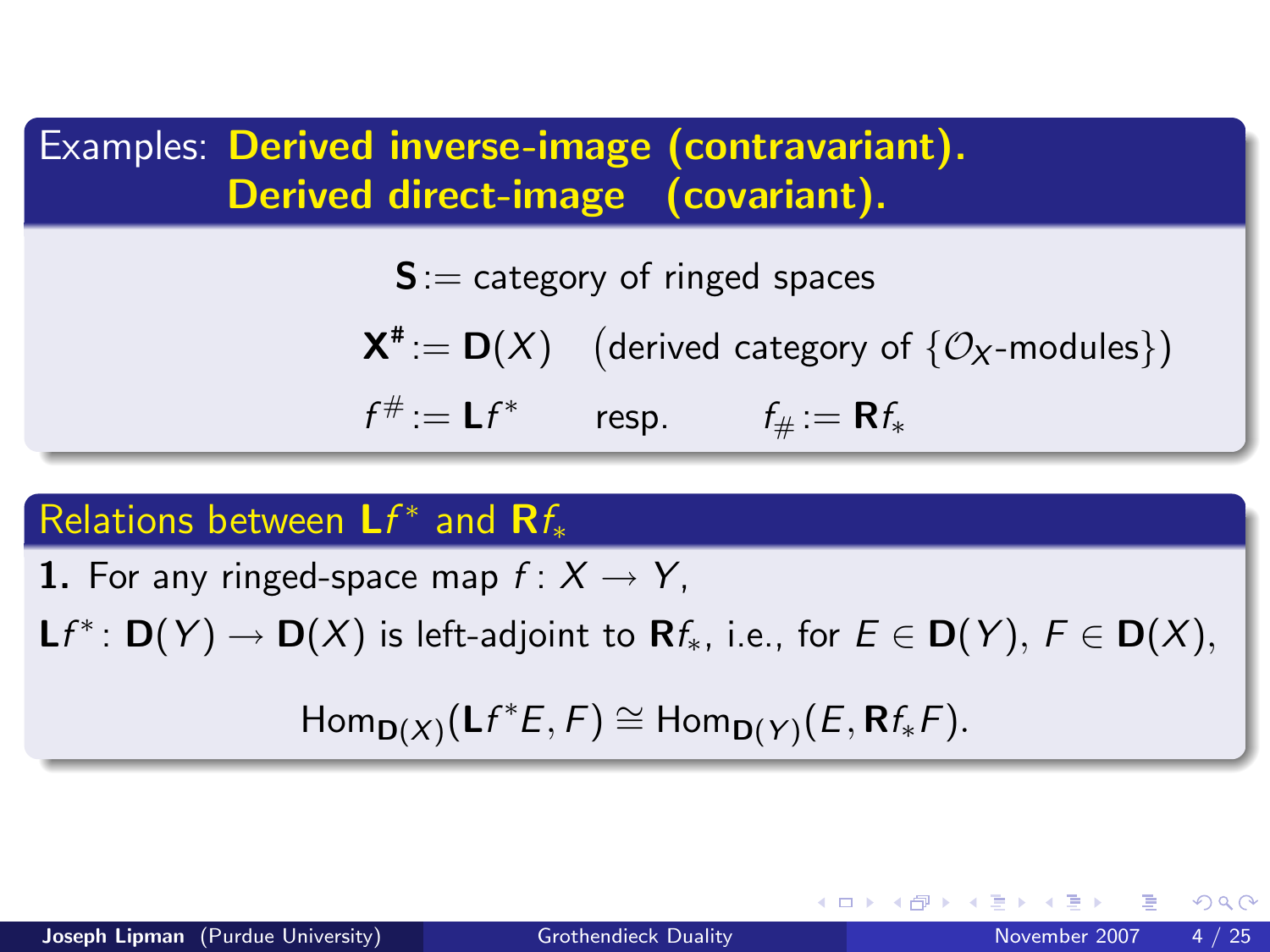2. For any commutative square of ringed-space maps



one has the functorial map  $\theta = \theta_{\sigma} \colon L u^* \mathsf{R} f_* \to \mathsf{R} g_* L v^*$ , adjoint to the natural composition

$$
Rf_* \to Rf_*Rv_*Lv^* \ \stackrel{\sim}{\longrightarrow} \ Ru_*Rg_*Lv^*.
$$

If  $\sigma$  is a fiber square of concentrated (= quasi-compact, quasi-separated) schemes then, with  $D_{qc}$  the full subcategory of  $D$  whose objects are the complexes with quasi-coherent homology,

 $\theta_{\sigma}$  is an isomorphism of functors on  $\mathbf{D}_{\text{ac}} \iff \sigma$  is tor-independent.

イロト イ押 トイヨト イヨ

 $QQQ$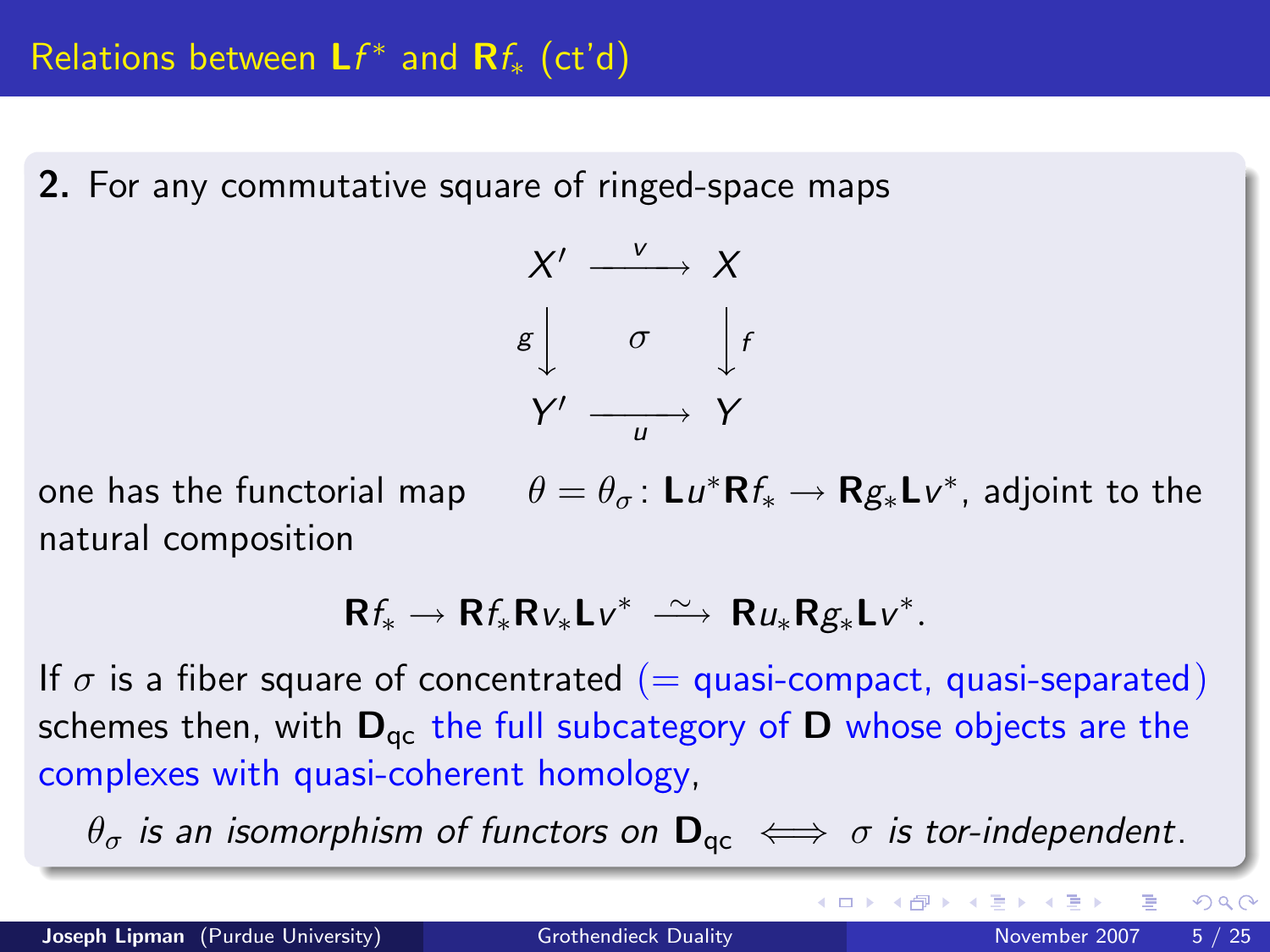### Grothendieck operations

The adjoint pseudofunctors  $\mathsf{R} f_{*}$  and  $\mathsf{L} f^{*},$  and the derived sheaf-Hom and Tensor functors—also adjoint, i.e., for any ringed-space  $X$  there is a natural isomorphism

$$
\mathsf{Hom}_{\mathsf{D}(X)}(E \underset{\cong}{\otimes}_X F, G) \longrightarrow \mathsf{Hom}_{\mathsf{D}(X)}(E, \mathsf{R}\mathcal{H}\mathit{om}_X(F, G))
$$

—are four of the six operations of Grothendieck. A fifth, right adjoint to  $\mathbf{R}f_{*}$ , is about to be introduced.

These operations, and their interrelations, generate an incredibly rich structure, around which e.g., Grothendieck Duality is built. For examples,

## Sheafified adjointness of  $\mathsf{L}f^*$  and  $\mathsf{R}f_*$

 $\mathsf{R}f_*\mathsf{R}\mathcal{H}\text{om}_X(\mathsf{L}f^*E,\mathsf{F})\cong \mathsf{R}\mathcal{H}\text{om}_Y(E,\mathsf{R}f_*\mathsf{F})\quad \big(E\in\mathsf{D}(Y),\ \mathsf{F}\in\mathsf{D}(X)\big)$ 

### Projection isomorphism for concentrated  $f: X \rightarrow Y$

 $\mathsf{R}f_*(\mathsf{L}f^*E \underset{\cong}{\otimes}_X F) \longrightarrow E \underset{\cong}{\otimes}_Y \mathsf{R}f_*F \qquad (E \in \mathsf{D}_{\mathsf{qc}}(Y),\ F \in \mathsf{D}_{\mathsf{qc}}(X))$ 

Joseph Lipman (Purdue University) [Grothendieck Duality](#page-0-0) November 2007 6/25

 $\overline{CD}$ 

4 倒 X 4 进 X

 $4190$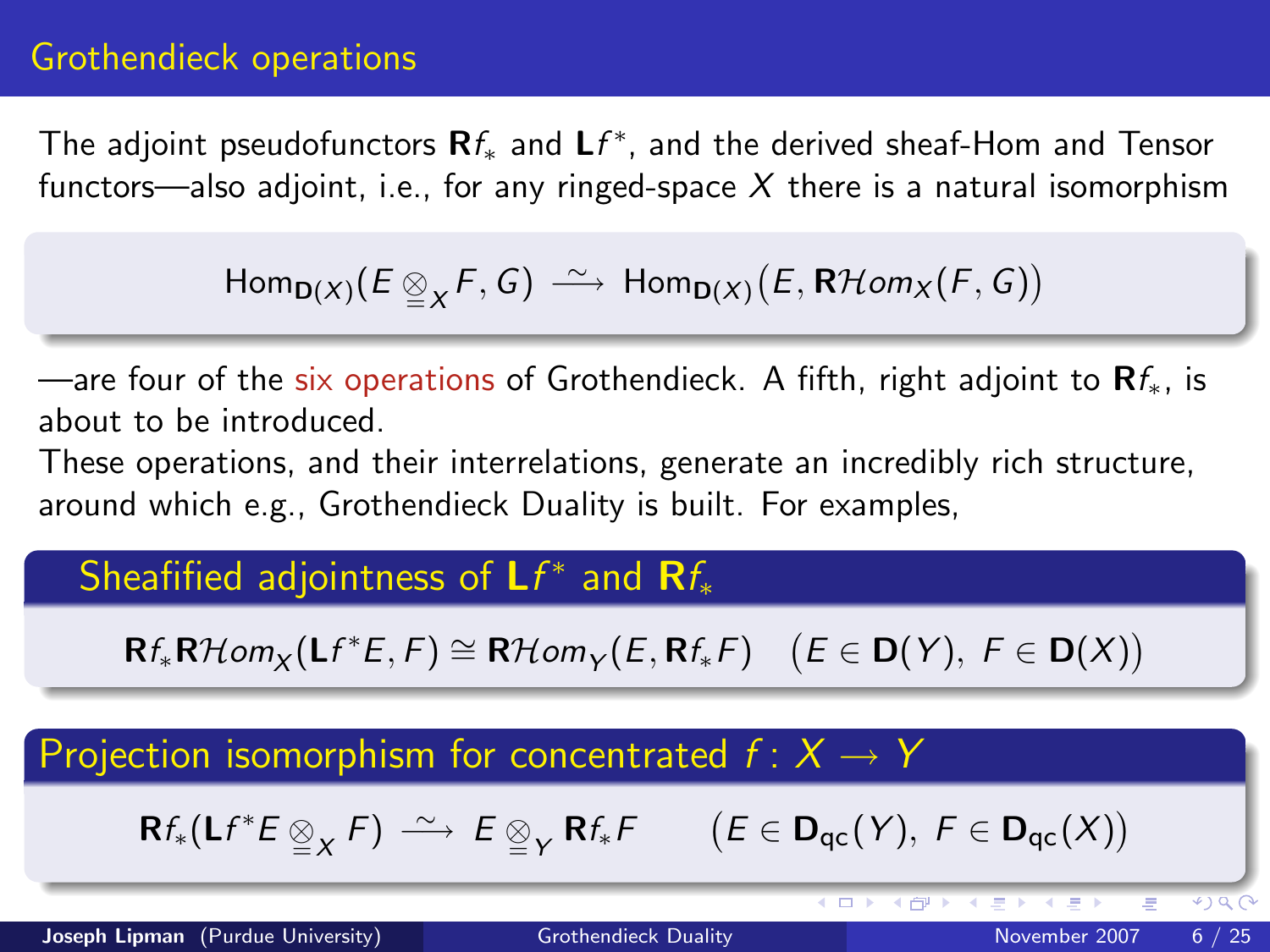# 2. Global Duality Theorem

### Grothendieck Duality begins with this theorem:

Let X be a concentrated scheme and  $f: X \rightarrow Y$  a concentrated scheme-map. Then the  $\Delta$ -functor  $\mathbf{R}f_* : \mathbf{D}_{\text{ac}}(X) \to \mathbf{D}(Y)$  has a bounded-below right ∆-adjoint.

#### More elaborately,

For  $f: X \to Y$  as before, there is a bounded-below  $\Delta$ -functor  $(f^\times\!,\,$ identity):  $\mathsf{D}(Y)\to \mathsf{D}_{\mathsf{qc}}(X)$  and a map of  $\Delta\!$ -functors  $\tau\colon \mathsf{R} f_*f^\times\to \mathbf{1}$ such that for all  $F \in D_{\text{qc}}(X)$  and  $G \in D(Y)$ , the natural composite ∆-functorial map (in the derived category of abelian groups)

<span id="page-6-0"></span>
$$
\mathsf{RHom}^{\bullet}_{X}(F, f^{\times}G) \longrightarrow \mathsf{RHom}^{\bullet}_{X}(\mathsf{L}f^{*}\mathsf{R}f_{*}F, f^{\times}G)
$$
\n
$$
\longrightarrow \mathsf{RHom}^{\bullet}_{Y}(\mathsf{R}f_{*}F, \mathsf{R}f_{*}f^{\times}G)
$$
\n
$$
\longrightarrow \mathsf{RHom}^{\bullet}_{Y}(\mathsf{R}f_{*}F, G)
$$

is a ∆-functorial isomorphism.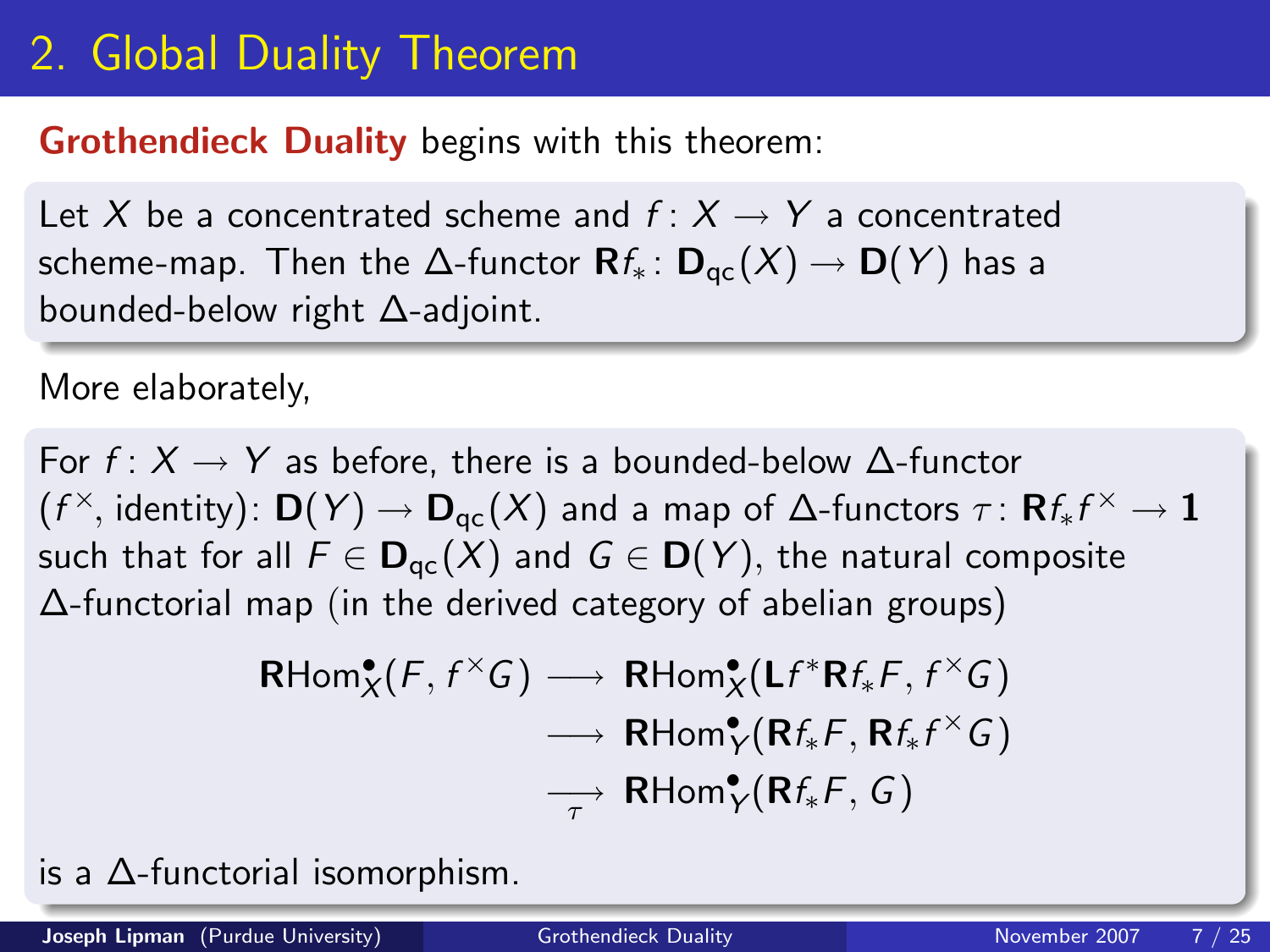### **Definitions**

(Needed for not-necessarily-noetherian situations.)

### Definition

An  $\mathcal{O}_X$ -complex (X a scheme) is pseudo-coherent if its restriction to each affine open subscheme is D-isomorphic to a bounded-above complex of finite-rank locally free sheaves.

When  $X$  is **noetherian**, *pseudo-coherent* just means:

has coherent homology modules, vanishing in all large degrees.

## Definition

A scheme-map  $f: X \to Y$  is quasi-proper if  $\mathbf{R}f_{*}$  takes pseudo-coherent  $\mathcal{O}_X$ -complexes to pseudo-coherent  $\mathcal{O}_Y$ -complexes.

When X is **noetherian**, and f finite type and separated,

quasi-proper simply means proper.

For quasi-proper f we write  $f^!$  in place of  $f^\times$ .

Joseph Lipman (Purdue University) [Grothendieck Duality](#page-0-0) November 2007 8 / 25

 $QQ$ 

**←ロト ←何ト ←ヨト**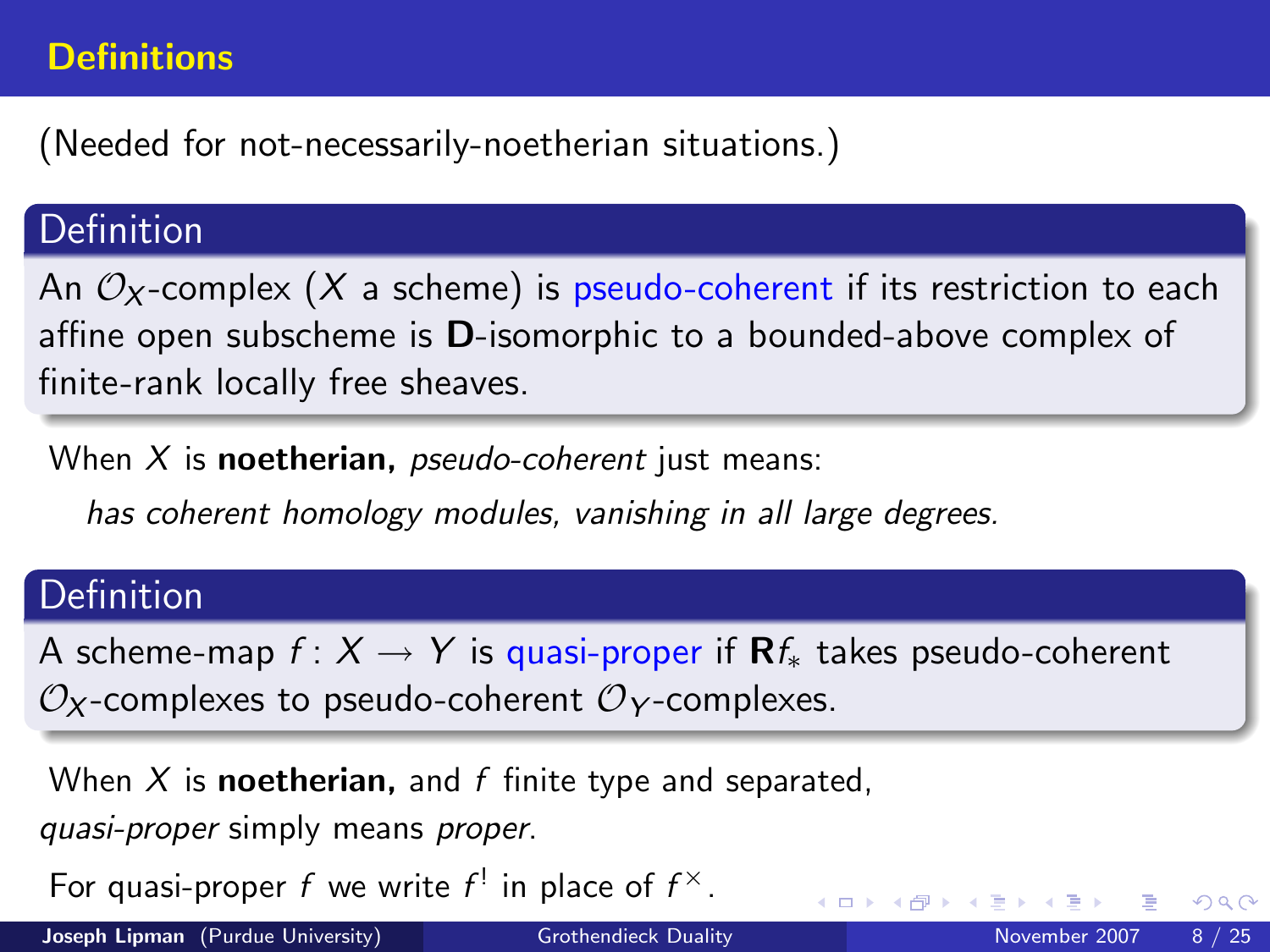# 3. Tor-independent Base Change Theorem

Here is the other basic building block of the theory.

#### Theorem

Suppose there is given a tor-independent fiber square



Then the functorial map adjoint to the natural composition

<span id="page-8-0"></span>
$$
\mathbf{R} g_* \mathbf{L} v^* f^! G \xrightarrow[\text{above}]{\sim} \mathbf{L} u^* \mathbf{R} f_* f^! G \xrightarrow[\mathbf{L} u^* \tau]{} \mathbf{L} u^* G,
$$

is an isomorphism

$$
\beta_{\sigma}(G) \colon \mathsf{Lv}^*f^!G \ \xrightarrow{\sim} g^! \mathsf{Lu}^*G \qquad \big(G \in \mathsf{D}^+_{\mathsf{qc}}(Y)\big)
$$

(where  $G \in \mathbf{D}^+_{\text{qc}}$  means  $G \in \mathbf{D}_{\text{qc}}$  and  $H^n(G) = 0$  for all  $n \ll 0$ .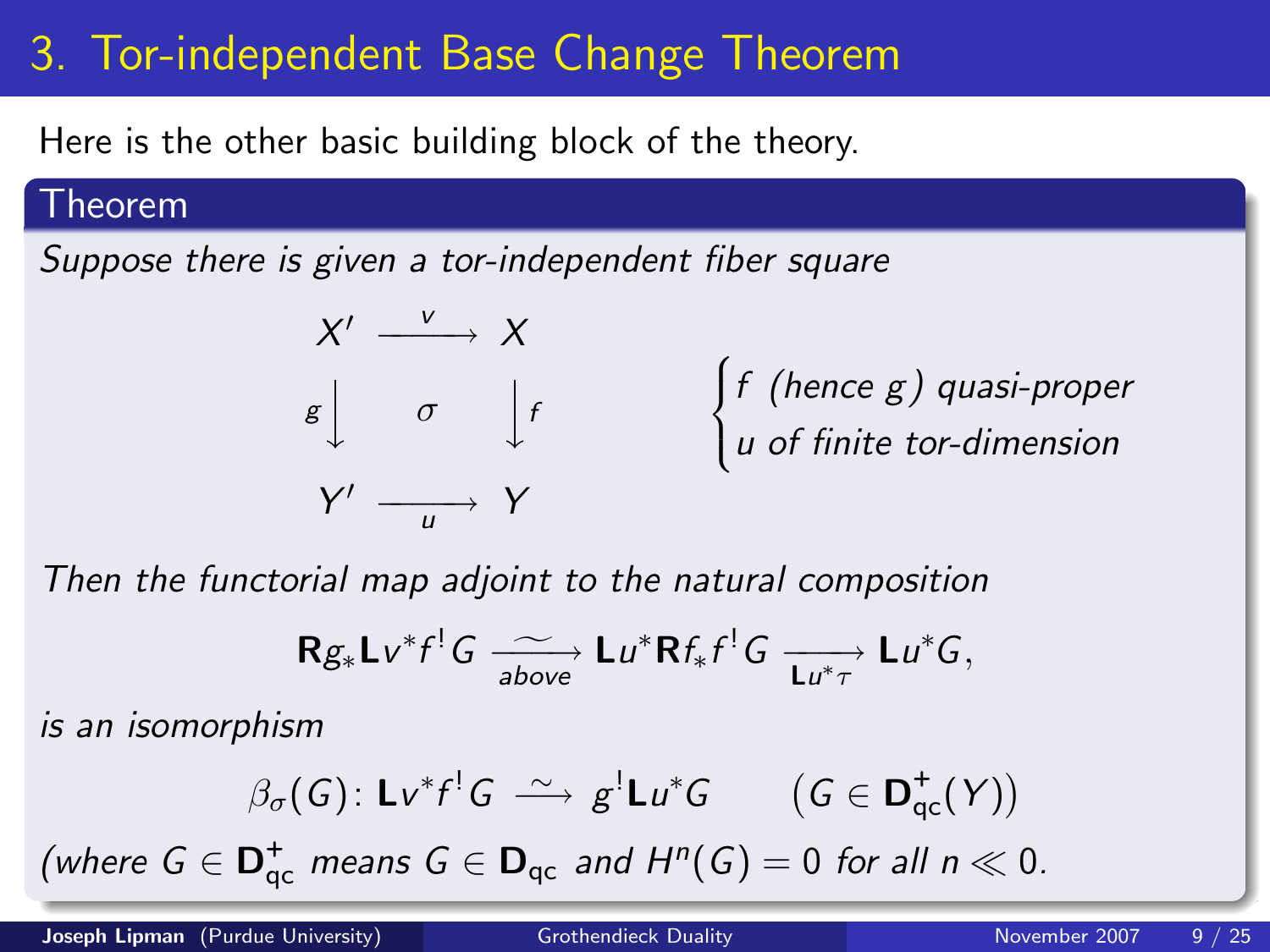The Base-change Theorem for open immersions  *is equivalent to the* following Sheafified Duality Theorem.

#### Theorem

Let  $f: X \to Y$  be quasi-proper. Then for any  $F \in D_{qc}(X)$ ,  $G \in D_{qc}^+(Y)$ , the composite duality map

$$
\mathsf{R}f_*\mathsf{R}\mathcal{H}\text{om}_X(F, f^{\times}G) \longrightarrow \mathsf{R}f_*\mathsf{R}\mathcal{H}\text{om}_X(\mathsf{L}f^*\mathsf{R}f_*F, f^{\times}G) \\ \longrightarrow \mathsf{R}\mathcal{H}\text{om}_Y(\mathsf{R}f_*F, \mathsf{R}f_*f^{\times}G) \\ \longrightarrow \mathsf{R}\mathcal{H}\text{om}_Y(\mathsf{R}f_*F, G)
$$

is an isomorphism.

- Global Duality results from this by application of the functor  $\mathsf{R}\Gamma(Y, -)$ .
- (Neeman) Theorem fails without the boundedness restriction on G.

4 D F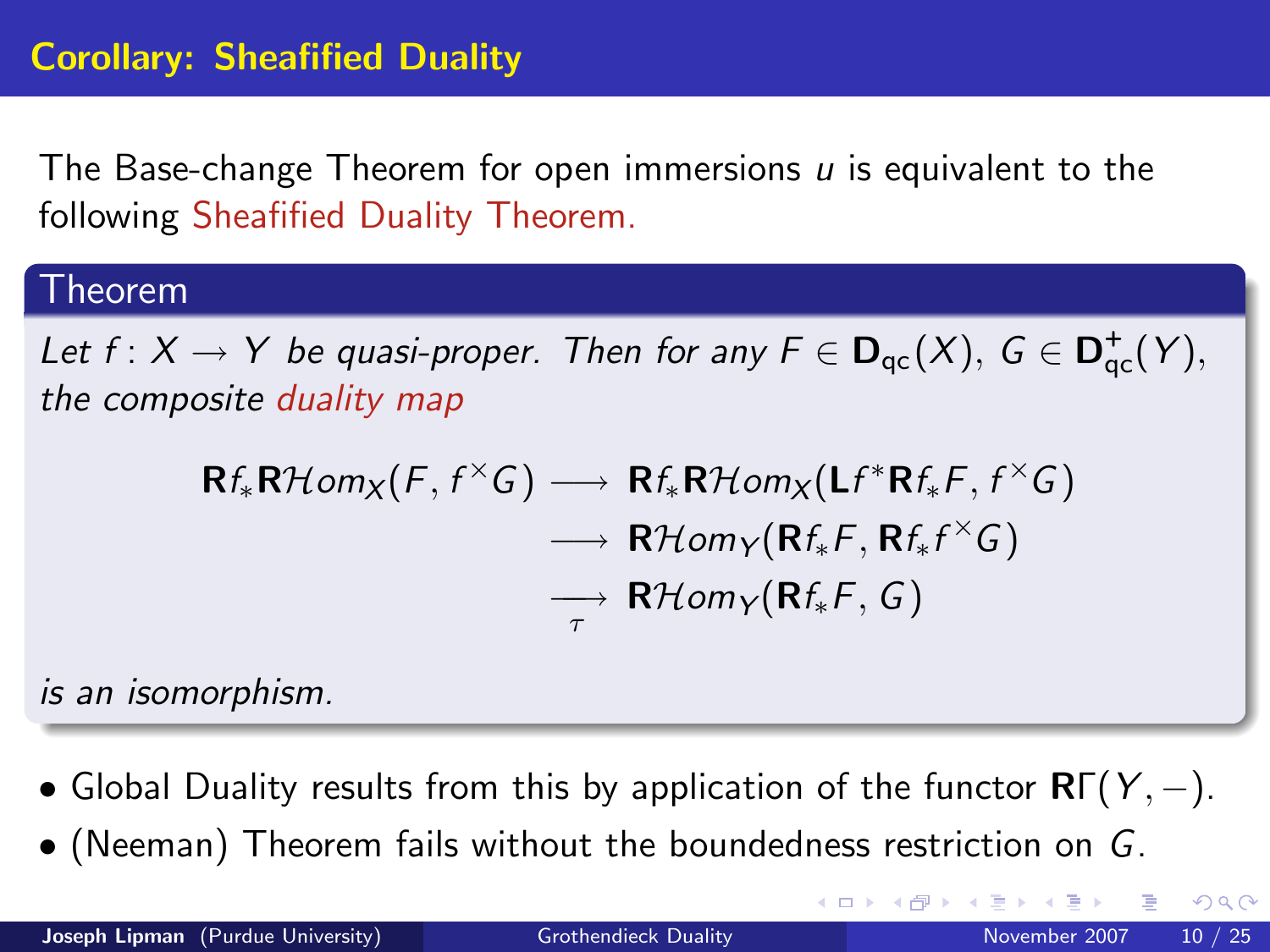# 4. Twisted Inverse-image Pseudofunctor

On the category  $S_f$  of finite-type separated maps of noetherian schemes,

 $\exists$  a  $\mathsf{D}^+_\mathsf{qc}$ -valued pseudofunctor  $^!$  that is uniquely determined up to isomorphism by the following three properties:

 $(i)$  The pseudofunctor  $^!$  restricts on the subcategory of proper maps to a right adjoint of the derived direct-image pseudofunctor.

(ii) The pseudofunctor <sup>!</sup> restricts on the subcategory of étale maps to the (derived or not) inverse-image pseudofunctor.

(iii) For any fiber square

$$
\begin{array}{cccc}\n\bullet & \xrightarrow{v} & \bullet \\
\downarrow & & \downarrow f & & (f, g \text{ proper}; u, v \text{ étale}), \\
\bullet & \xrightarrow{u} & \bullet\n\end{array}
$$

the base-change map  $\;\beta_{\sigma}\colon v^*f^!\rightarrow g^!u^*,$  adjoint to the natural composition

$$
\mathbf{R} g_* v^* f^! \xrightarrow[\text{above}]{\sim} u^* \mathbf{R} f_* f^! \longrightarrow u^*,
$$

is the natural composite isomorphism

$$
v^*f^! = v^!f^! \stackrel{\sim}{\longrightarrow} (fv)^! = (ug)^! \stackrel{\sim}{\longrightarrow} g^!u^! = g^!u^*.
$$

<span id="page-10-0"></span>つへへ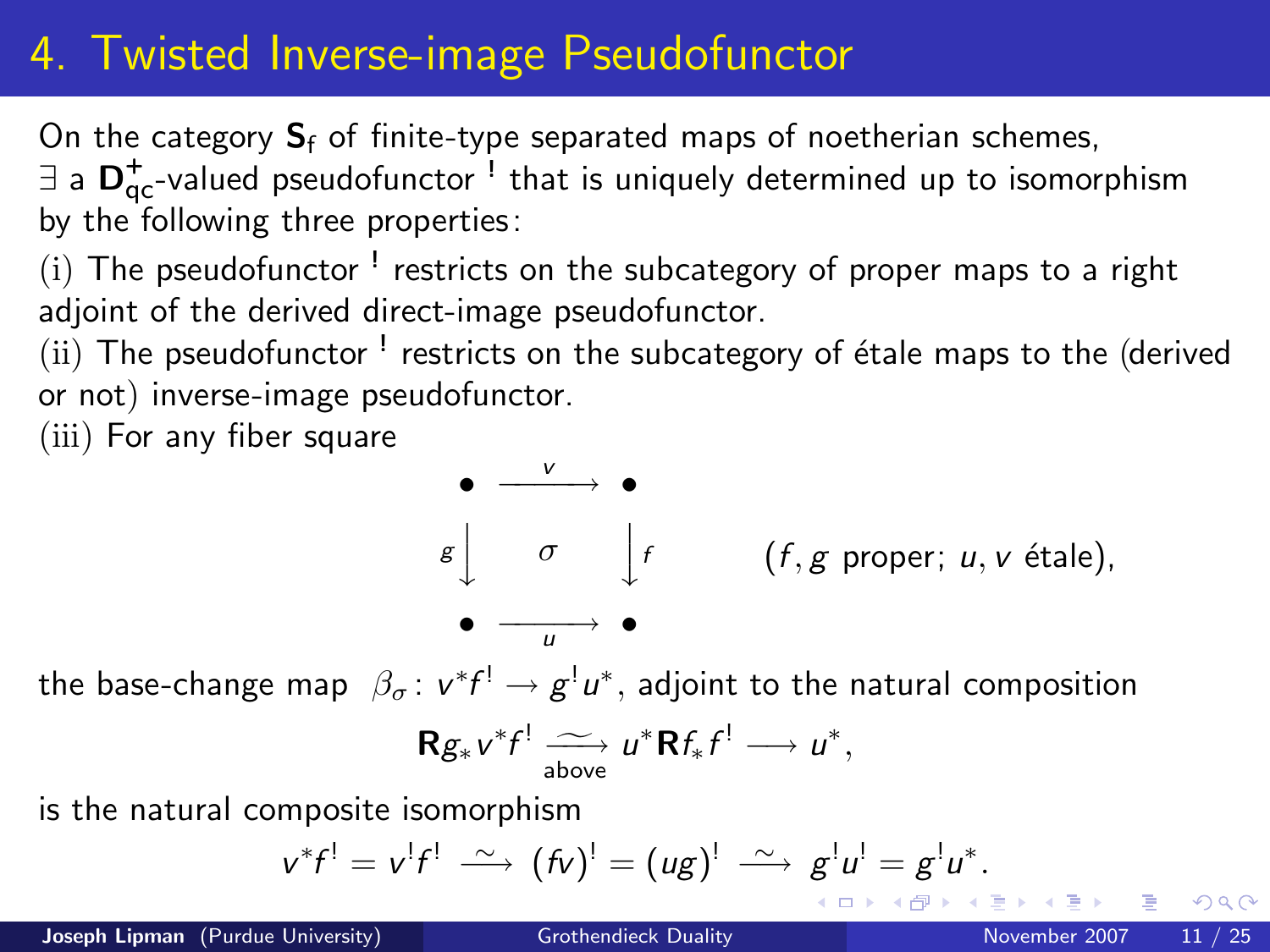1. The proof uses Nagata's compactification theorem: Every finite-type separated map of noetherian (or just concentrated) schemes factors as proper ∘ open immersion.

Use the base change theorem to paste the pseudofunctors on proper maps and on open immersions. The problem is to show that everything is independent of choice of compactification for the maps.

2. Without noetherian hypotheses, Nayak showed, without needing Nagata' theorem, that there is a <sup>!</sup> as above, but over the smallest subcategory of *arbitrary concentrated schemes* which contains all flat finitely-presented proper maps and all separated étale maps.

**3.** (Something concrete.) When  $f$  is both étale and proper—hence finite and flat—then for any such  $^!$ , the natural  $f_*f^* = f_*f^! \rightarrow {\bf 1}$  is nothing but the standard trace map.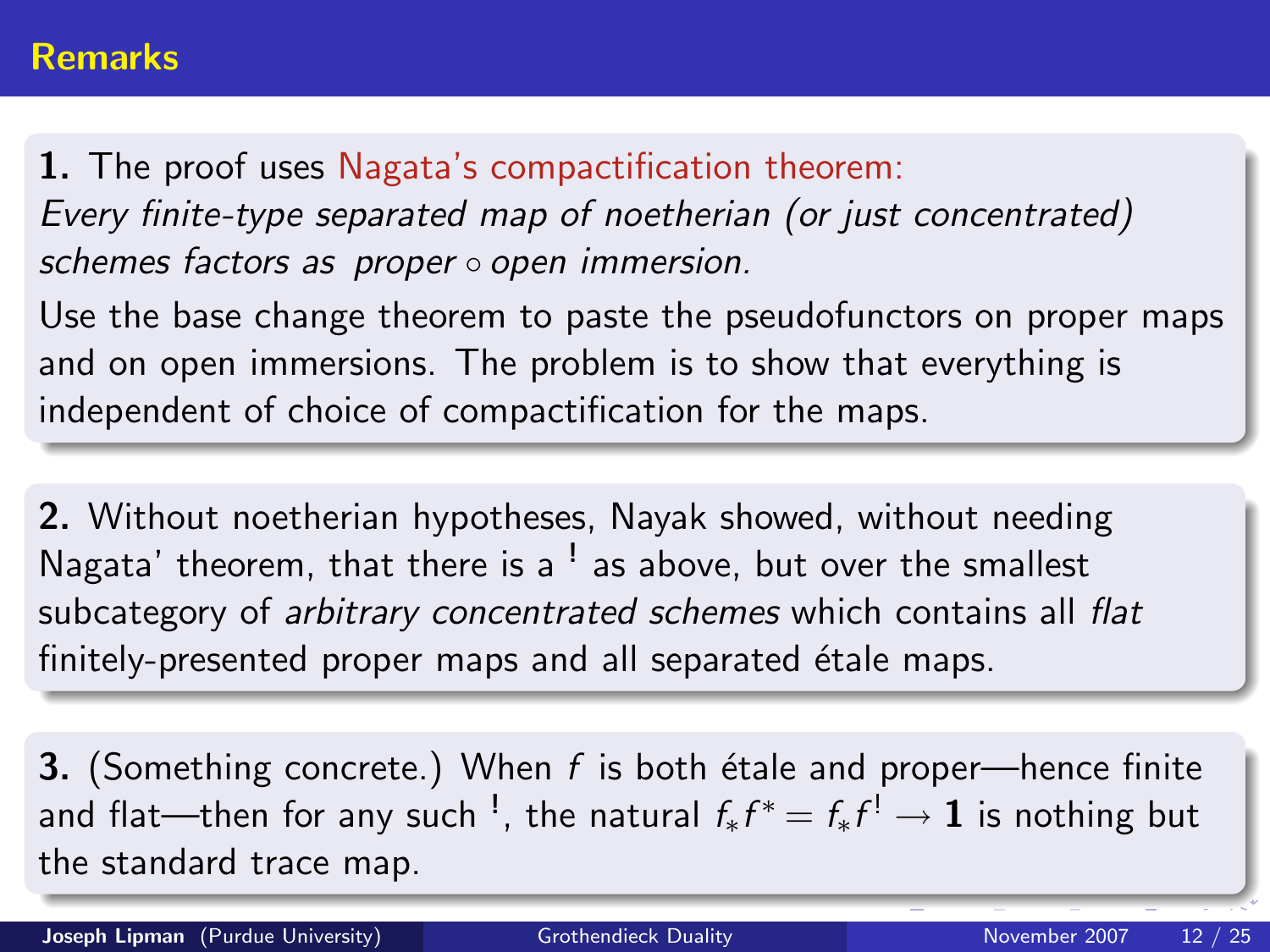For any scheme-map  $f: X \to Y$  there is a natural pseudofunctorial (i.e., transitive w.r.t. composition in  $S_f$ ) map

$$
\psi_{E,F}^f \colon \mathsf{R}\mathcal{H}\textit{om}_X(\mathsf{L}f^*E,f^!F) \to f^!\mathsf{R}\mathcal{H}\textit{om}_Y(E,F)
$$

agreeing with the obvious one when  $f$  is étale (so that  $f^!=f^*$ ), and dual, when  $f$  is proper, to the natural composition

$$
\mathbf{R}f_*\mathbf{R}\mathcal{H}om_X(\mathbf{L}f^*E,f^!F) \xrightarrow[\text{above}]{\text{above}} \mathbf{R}\mathcal{H}om_Y(E,\mathbf{R}f_*f^!F) \to \mathbf{R}\mathcal{H}om_Y(E,F).
$$

 $\psi_{E,F}^{f}$  is an isomorphism if  $\,E\,$  is pseudo-coherent and  $\,F\in\mathbf{D}_{\mathsf{qc}}^{+}(Y).$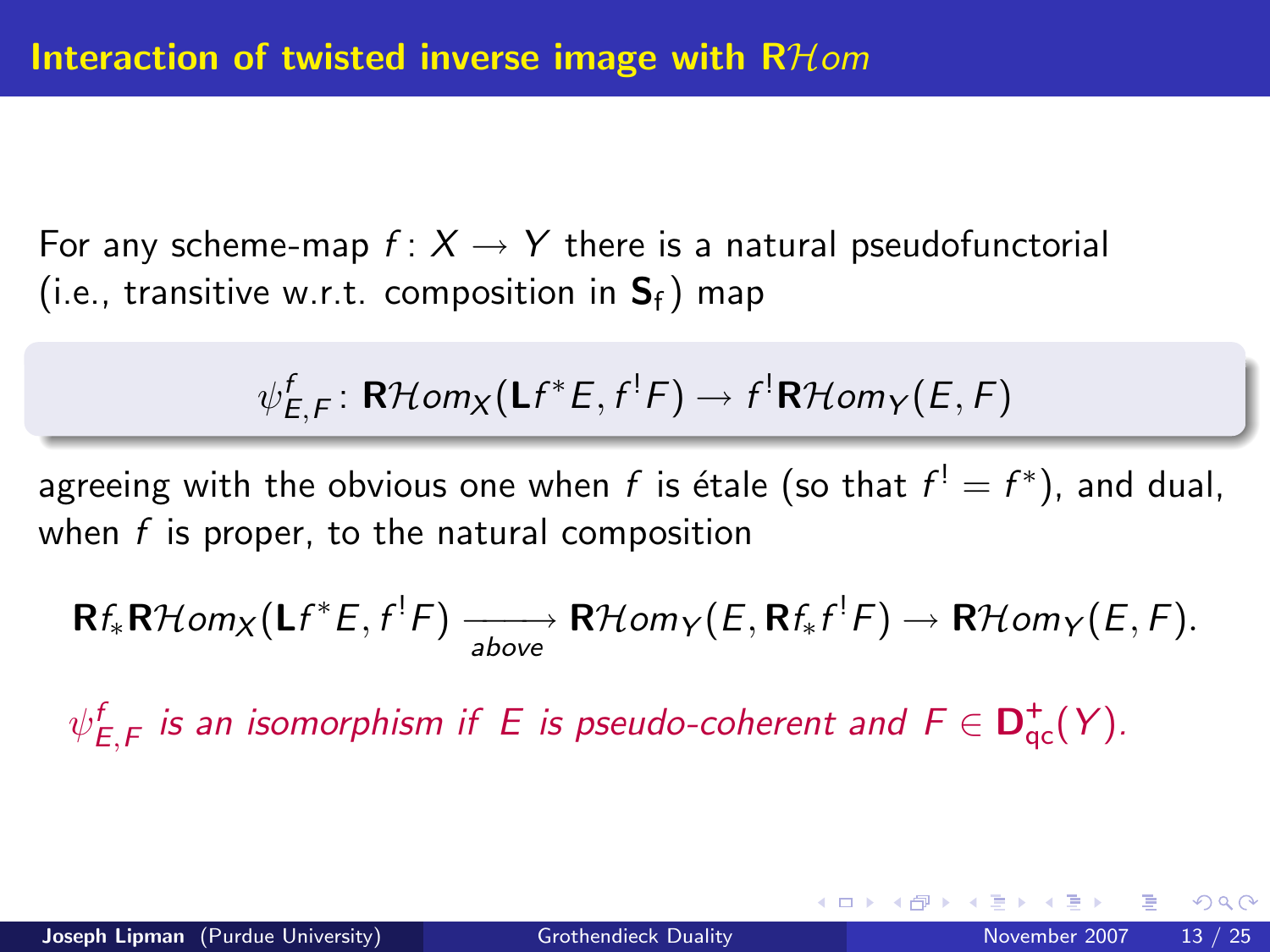### Interaction of twisted inverse image with  $\otimes$

For any  $S_f$ -map  $f: X \to Y$  there is a natural functorial map, defined via compactification and the "projection isomorphism" (details on request)

$$
\chi_E^f\colon f^!\mathcal{O}_Y\underset{\simeq}{\otimes}\mathsf{L}f^*E\to f^!E\qquad\big(E\in\mathsf{D}^+_{\mathsf{qc}}(Y)\big);
$$

and, at least in the noetherian case,

f is perfect (i.e., has finite tor-dimension)  $\implies \chi^f_E$  iso for all E; and conversely when f is proper.

Consequently (and more generally in appearance): When f is perfect there is a natural functorial isomorphism

$$
\chi_{E,F}^f\colon f^!E\underset{\simeq}{\otimes}\mathsf{L} f^*F\stackrel{\sim}{\longrightarrow} f^!(E\underset{\simeq}{\otimes} F)\qquad (E,F\in\mathsf{D}^+_{\mathsf{qc}}(Y)).
$$

Thus for perfect f the study of  $f^!$  is reduced, modulo properties of  $\mathcal{Q}$ , to that of the relative dualizing complex  $f^{!}\mathcal{O}_{Y}.$  $QQ$ 

Joseph Lipman (Purdue University) [Grothendieck Duality](#page-0-0) November 2007 14 / 25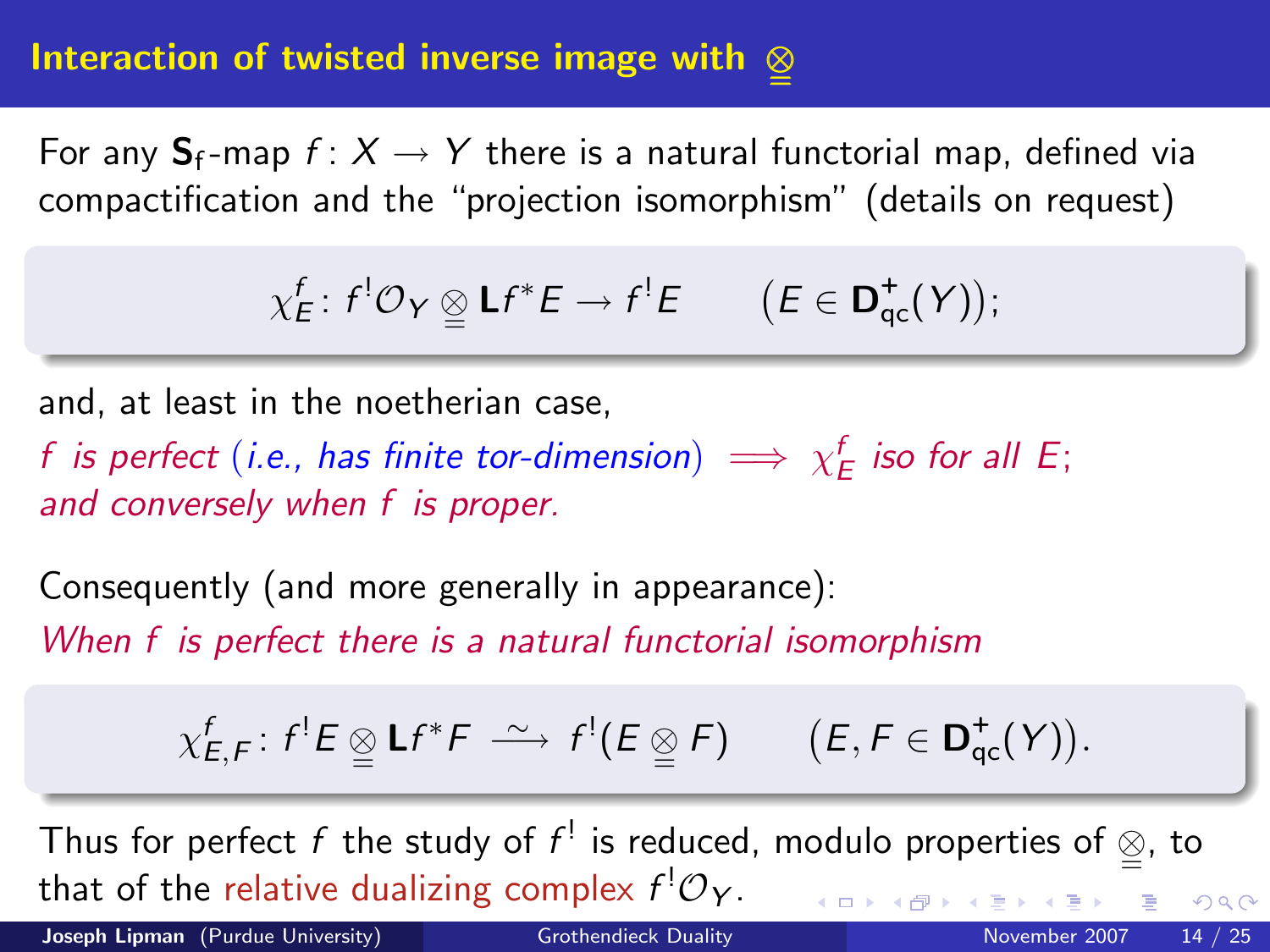# 5. Perfection

### **Definitions**

Given a scheme-map  $f: X \to Y$ , we say an  $\mathcal{O}_X$ -complex E is f-perfect if E is pseudo-coherent and has finite relative tor-dimension (i.e., there are integers  $m \le n$  such that the stalk  $E_x$  at each  $x \in X$  is, as an  ${\mathcal{O}}_{\mathsf{Y},f({\mathsf{x}})}$ -complex, **D**-isomorphic to a flat complex vanishing in degrees outside  $[m, n]$ ).

E is perfect if X is covered by open sets over which E is **D**-isomorphic to a bounded complex of finite-rank free  $\mathcal{O}_X$ -modules. ( $\iff$  E is 1<sub>X</sub>-perfect.)

#### Theorem

Equivalent for a finite-type separated  $f: X \rightarrow Y$  with X, Y, noetherian: The map f is perfect, i.e., the complex  $\mathcal{O}_X$  is f-perfect. (ii) The complex  $f^!O_Y$  is f-perfect.

**∢ ロ ▶ - ィ <sub>ロ</sub> ▶** - ィ

<span id="page-14-0"></span> $200$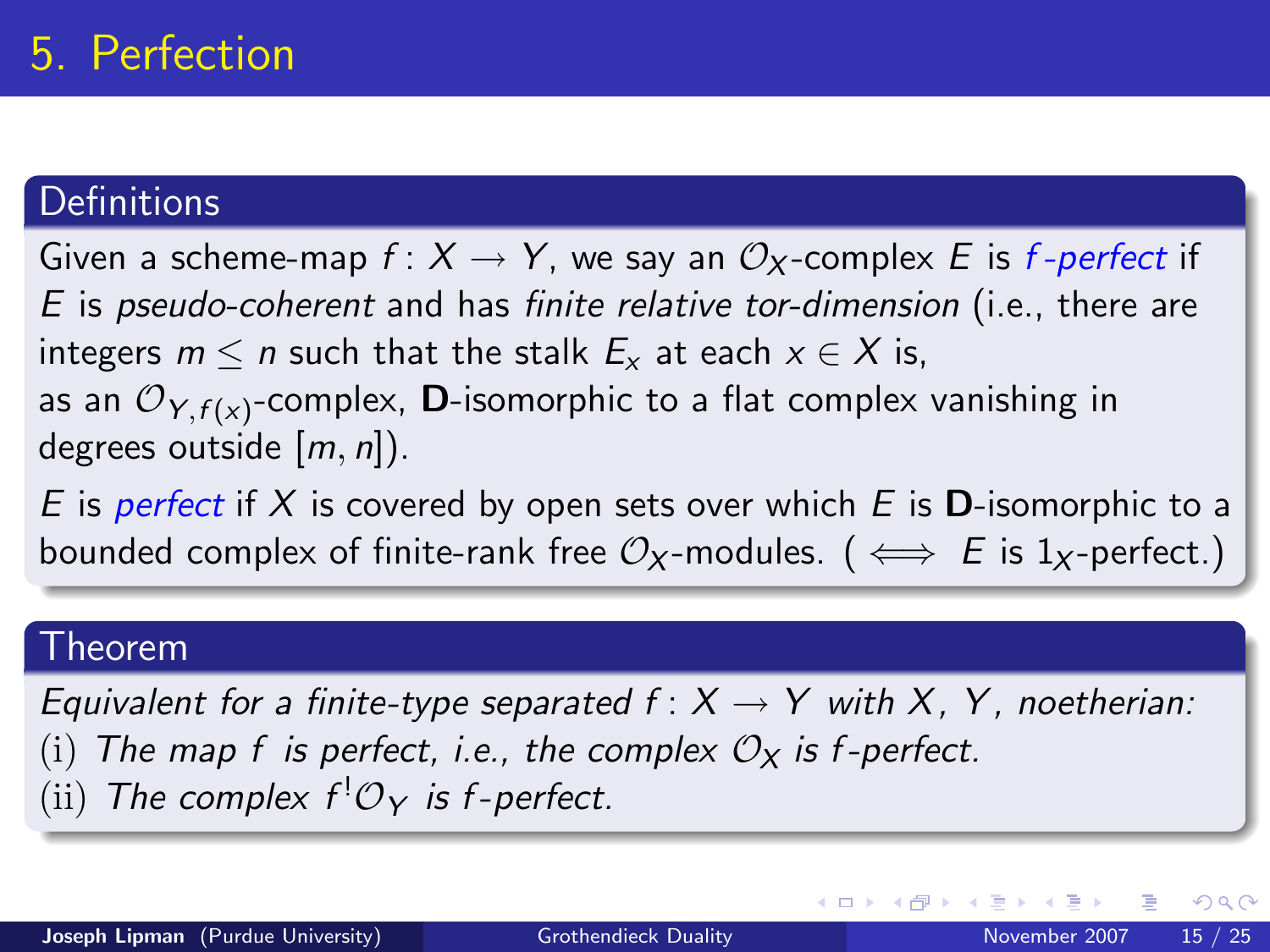continuation of Theorem

 $\pmod{f^! \mathcal{O}_Y} \in \overline{\mathbf{D}}_{\rm qc}^-(X),$  and for every  $F \in \overline{\mathbf{D}}_{\rm qc}^+(Y),$  the  $\mathbf{D}_{\rm qc}(X)$ -map

$$
\chi_{\mathcal{O}_Y,F}^f f^! \mathcal{O}_Y \otimes f^* F \stackrel{\sim}{\longrightarrow} f^! F
$$

is an isomorphism.

(iii)' For every perfect  $\mathcal{O}_Y$ -complex  $E, f^!E$  is f-perfect; and for all  $E,F\in{\bf D}(Y)$  such that  $E$  and  $E\otimes F$  are in  $\overline{{\bf D}}^+_{\rm qc}(Y),$  the  ${\bf D}_{\rm qc}(X)$ -map

$$
\chi_{E,F}^f f^!E \otimes f^*F \stackrel{\sim}{\longrightarrow} f^! (E \otimes F).
$$

is an isomorphism.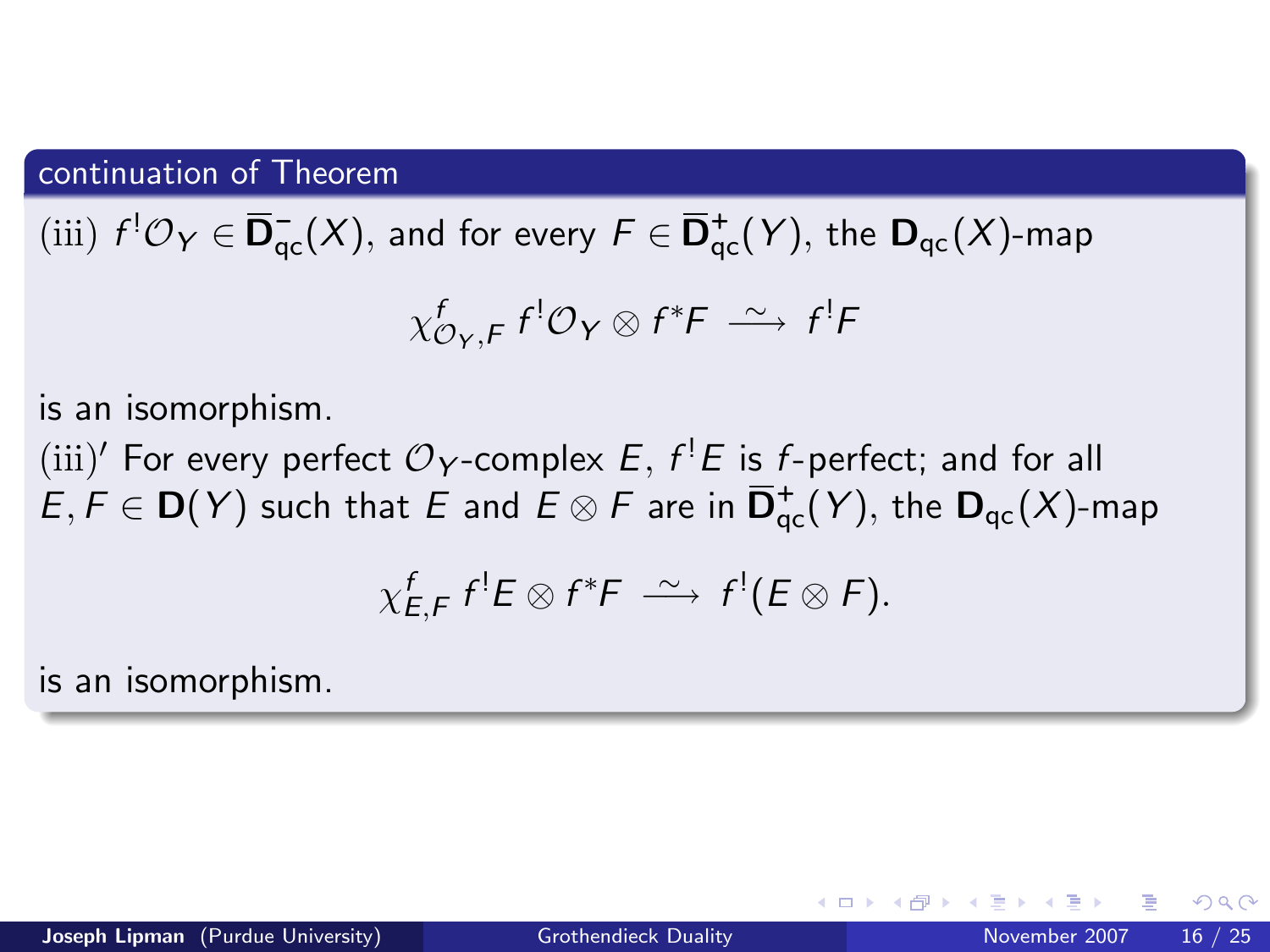### Proper perfect maps

For a *proper* map  $f: X \to Y$  of noetherian schemes:

f is perfect  $\iff$  $\mathbf{R}$ f<sub>∗</sub> takes perfect  $\mathcal{O}_X$ -complexes to perfect  $\mathcal{O}_Y$ -complexes.

f is perfect  $\iff$  unrestricted tor-independent base change holds: For any tor-independent fiber square of noetherian schemes

$$
X' \xrightarrow{v} X
$$
  

$$
g \downarrow \sigma \downarrow f
$$
  

$$
Y' \xrightarrow{u} Y
$$

and  $G \in \mathbf{D}_{ac}(Y)$  the above-defined base-change map is an isomorphism  $\beta_\sigma(\mathsf{G})$ : Lv ${}^*\!f^! \mathsf{G} \ \stackrel{\sim}{\longrightarrow} \ \mathsf{g}^! \mathsf{L}u^*\mathsf{G}.$ 

( $u$  need not have finite tor-dimension, and  $G$  need not be bounded below.)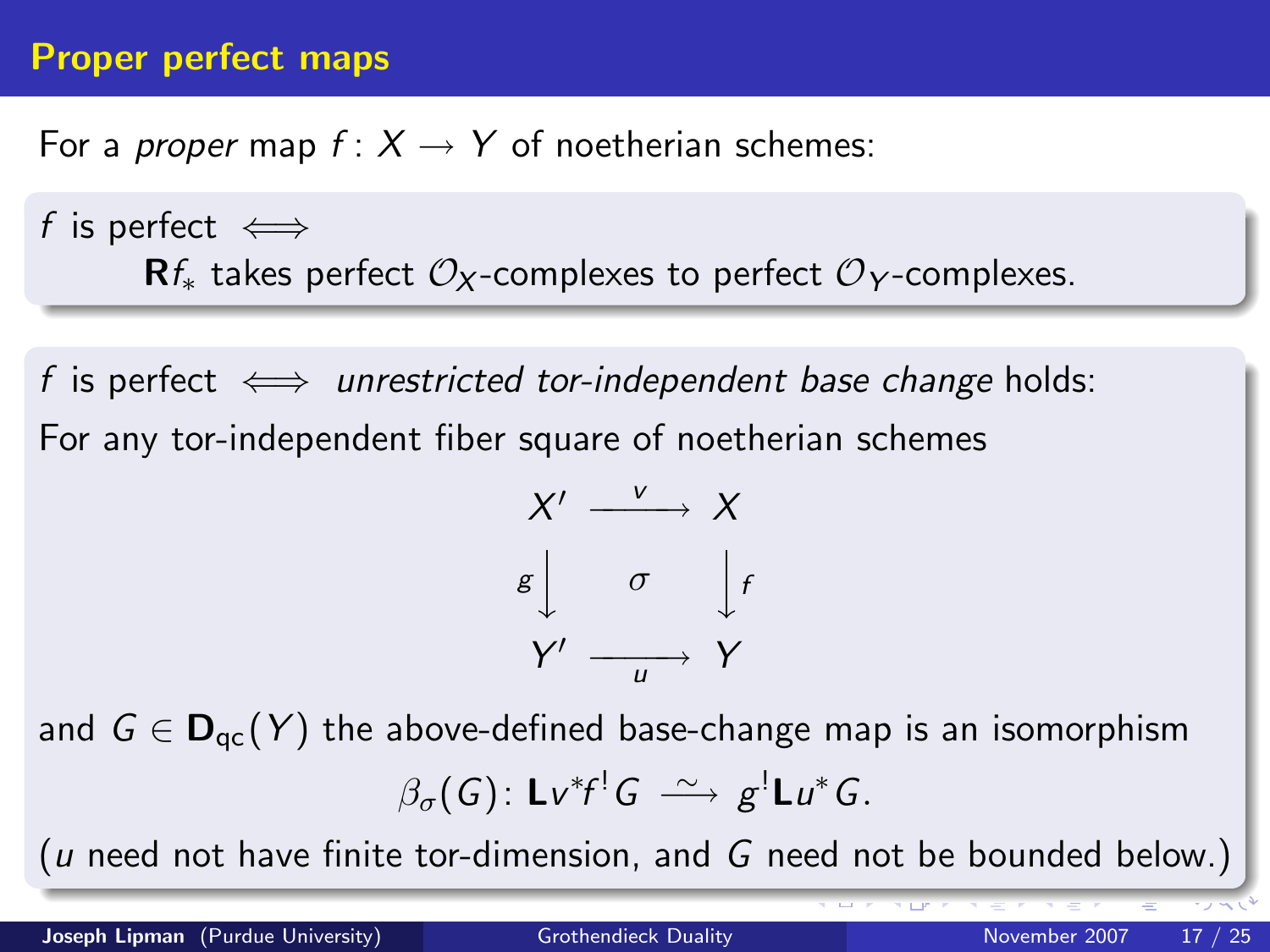If f is perfect and  $(F_{\alpha})$  is a small filtered direct system of flat quasi-coherent  $\mathcal{O}_Y$ -modules then for all  $n \in \mathbb{Z}$  the natural map is an isomorphism

$$
\lim_{\alpha} H^{n}(f^{!}F_{\alpha}) \stackrel{\sim}{\longrightarrow} H^{n}(f^{!}\lim_{\alpha} F_{\alpha}).
$$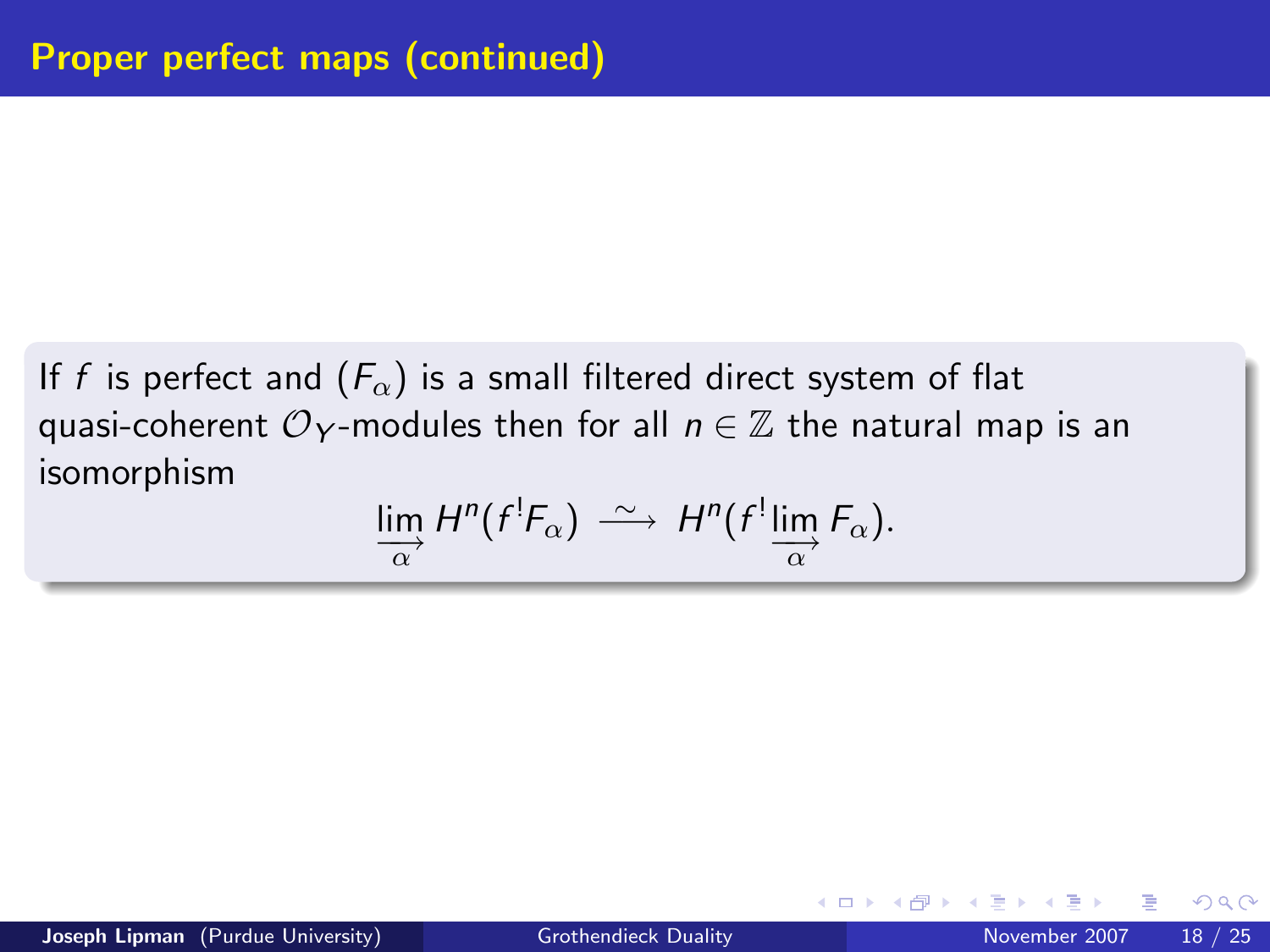## **Definition**

A *dualizing complex R* on a noetherian scheme X is a complex with coherent homology that is D-isomorphic to a bounded injective complex, and has the following equivalent properties:

(i) For every  $F \in D_c(X)$ , the map that is (derived) Hom-Tensor adjoint to the natural composition

$$
F \otimes \mathsf{R}\mathcal{H}\mathit{om}(F,R) \xrightarrow{\sim} \mathsf{R}\mathcal{H}\mathit{om}(F,R) \otimes F \to R
$$

is an isomorphism

$$
F \stackrel{\sim}{\longrightarrow} \mathbf{R}\mathcal{H}\mathit{om}(\mathbf{R}\mathcal{H}\mathit{om}(F,R),R).
$$

(ii) Condition (i) holds for  $F = \mathcal{O}_X$ , i.e., the map  $\mathcal{O}_X \to \mathbf{R}$  Hom(R, R) which takes  $1 \in \Gamma(X, \mathcal{O}_X)$  to the identity map of R is an isomorphism.

<span id="page-18-0"></span>( □ ) ( <sub>□</sub> ) (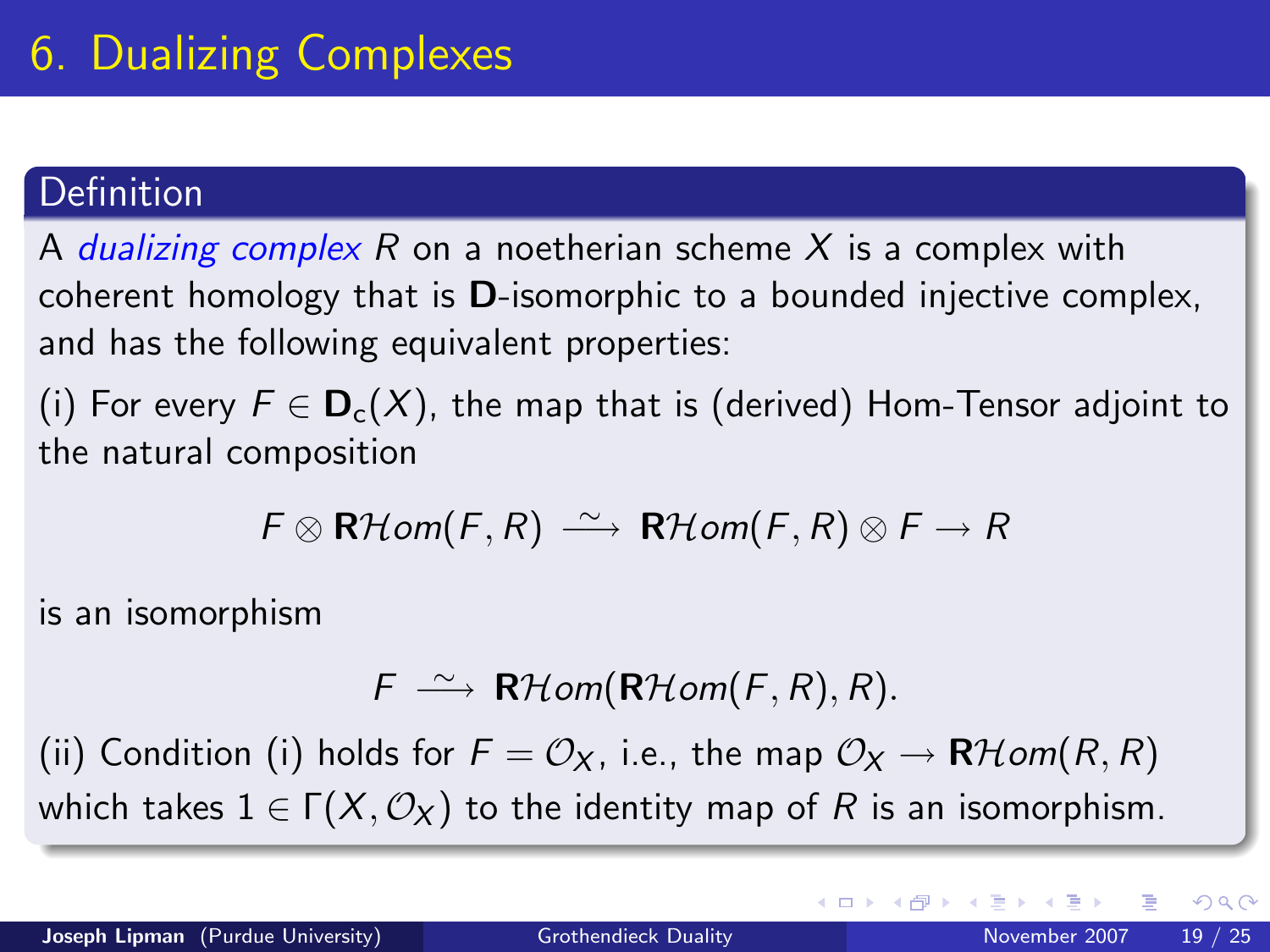### **Remarks**

Grothendieck's original strategy for proving duality for proper not-necessarily-projective maps of noetherian schemes, at least for bounded-below complexes with coherent homology, is based on pseudofunctorial properties of dualizing complexes.

The basic problem in this approach is the construction of a

coherent family of dualizing complexes,

or, roughly speaking,

a pseudofunctor on proper maps with properties like those of  $(-)^!$ , but taking values in dualizing complexes.

Though this approach gives less general results than stated before, it is not without interest—historical and otherwise; and indeed, for formal schemes, it yields results not otherwise obtainable (as of 2007), see Sastry's paper in Contemporary Math. 375.

This paper is preceded by one (by Sastry, Nayak and L.) in which the original construction in "Residues and Duality" is simplified, and generalized to Cousin complexes on formal schemes.  $QQ$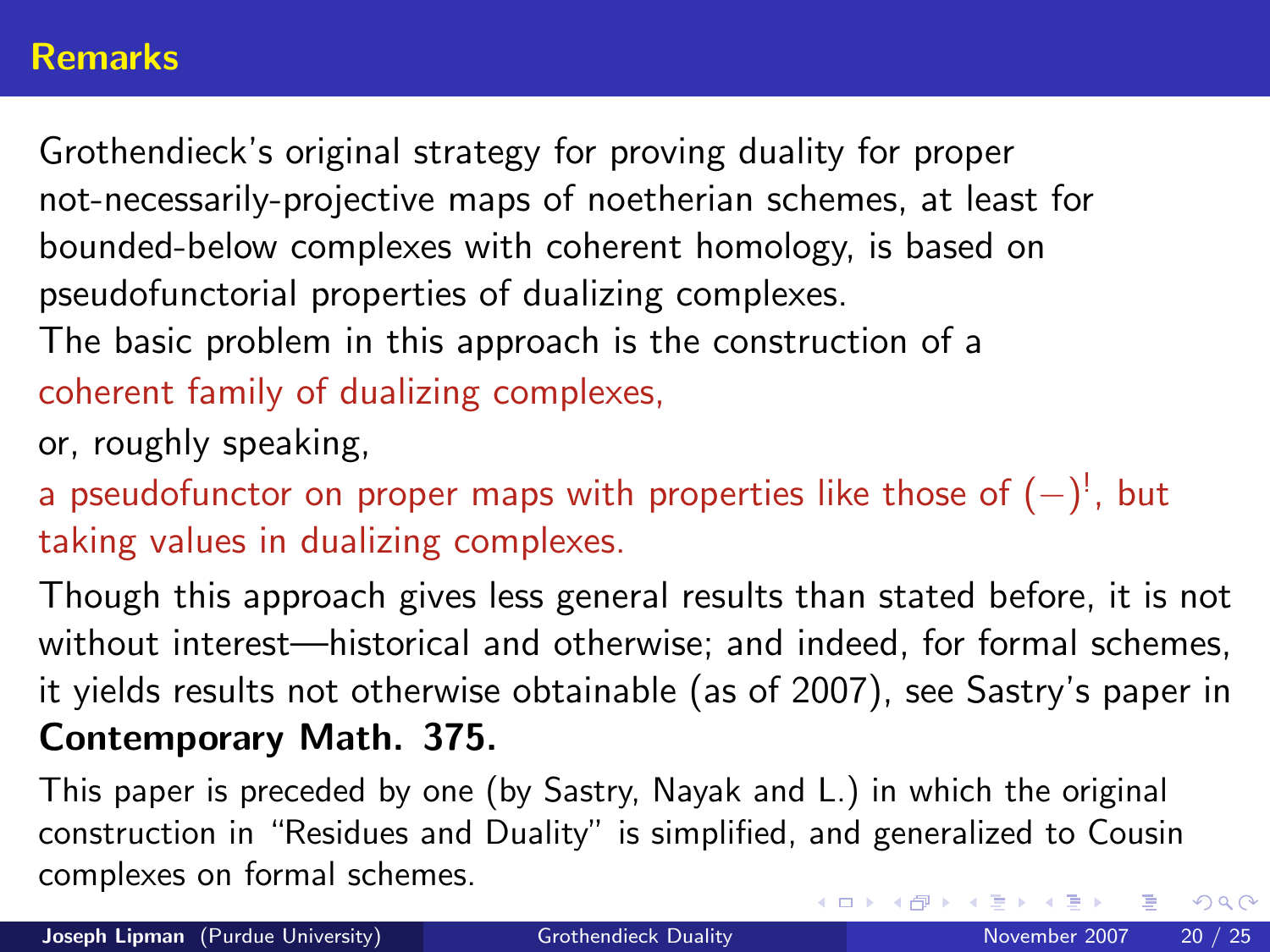For connected X, dualizing  $O_X$ -complexes, if they exist, are unique up to tensoring with a shifted invertible  $\mathcal{O}_X$ -module.

The existence of a dualizing complex places restrictions on  $X$ . For instance,  $X$  must be universally catenary and of finite Krull dimension. (Very recently, Neeman generalized the definition of dualizing complex to where it applies to bounded coherent complexes without the finite-dimensionality restriction on  $X$ .)

Any scheme of finite type over a regular (or even Gorenstein) scheme of finite Krull dimension has a dualizing complex.

The relation between dualizing complexes and the twisted inverse image pseudofunctor  $(-)^{!}$  is rooted in the following, by now classical, Proposition.

<span id="page-20-0"></span> $QQ$ 

イロト イ押ト イヨト イヨト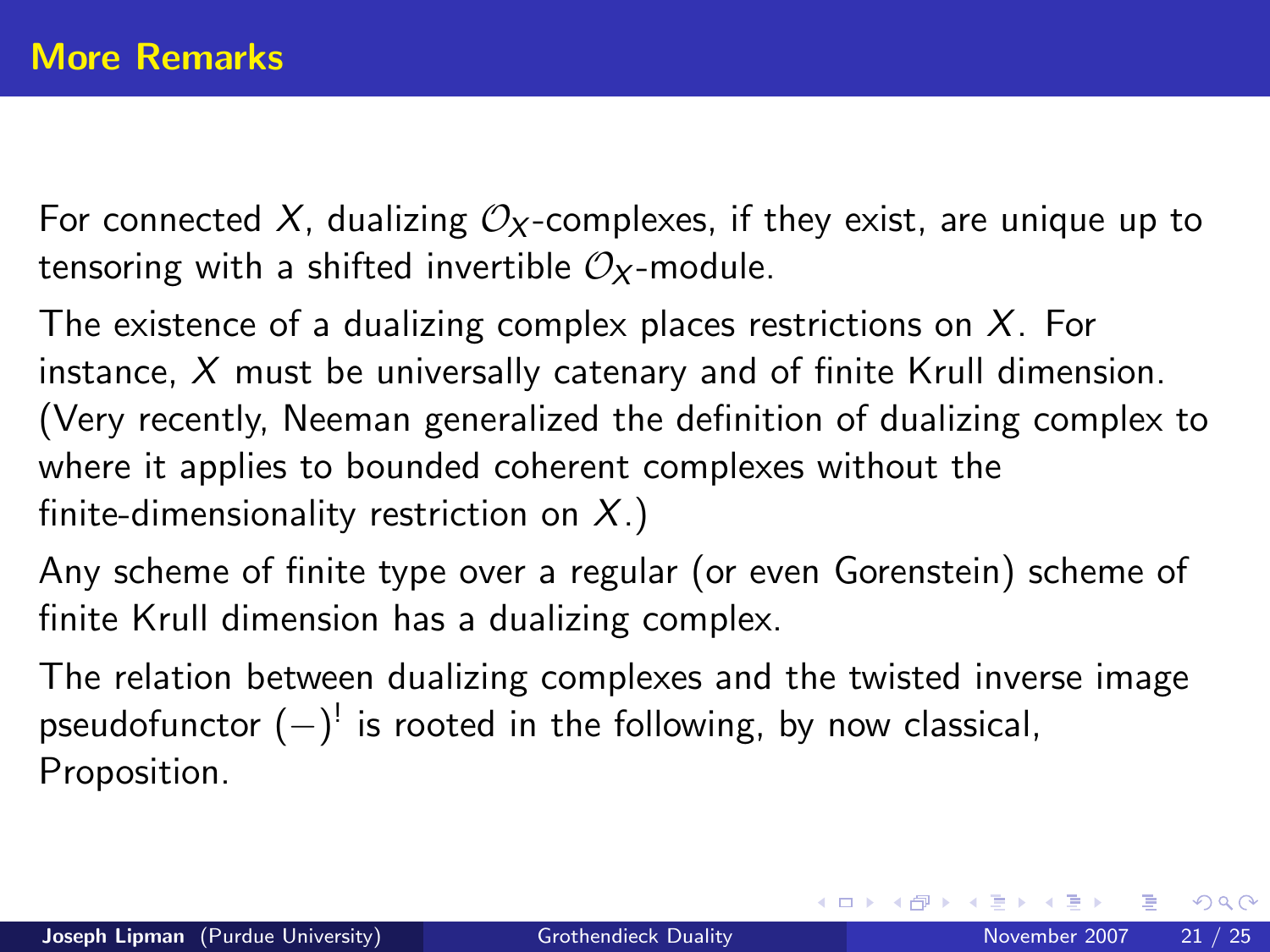### Proposition

Let  $f: X \rightarrow Y$  be a finite-type separated map of noetherian schemes, and let R be a dualizing  $\mathcal{O}_Y$ -complex. Then with  $R_f:=f^!R,$  and  $\mathcal{D}_{R_f}(-):=\mathbf{R}\mathcal{H} om(-,R_f),$  it holds that (i)  $R_f$  is a dualizing  $\mathcal{O}_X$ -complex. (ii) There is a functorial isomorphism

$$
f^! \mathcal{D}_R F \stackrel{\sim}{\longrightarrow} \mathcal{D}_{R_f} \mathsf{L} f^* F \qquad \big( F \in \overline{\mathbf{D}}_{\mathsf{c}}^-(Y) \big)
$$

or equivalently,

$$
f^{!}E \ \stackrel{\sim}{\longrightarrow} \ \mathcal{D}_{R_f} \mathsf{L} f^* \mathcal{D}_R E \qquad \big( E \in \overline{\mathbf{D}}_{\mathsf{c}}^+(Y) \big).
$$

(i) ⇒(ii) via the above iso  $\psi_{E,F}^f$ : RHom<sub>X</sub>(Lf\*E,f<sup>!</sup>F)  $\longrightarrow$  f<sup>!</sup>RHom<sub>Y</sub>(E,F).

This Proposition suggests how a coherent system of dualizing complexes, when such exists can give rise to a twisted inverse-image pseudofunctor.

Details in Notes on Derived Functors and Grothendieck Duality,

http://www.math.purdue.edu/˜li[pm](#page-20-0)[an](#page-22-0)

<span id="page-21-0"></span> $QQQ$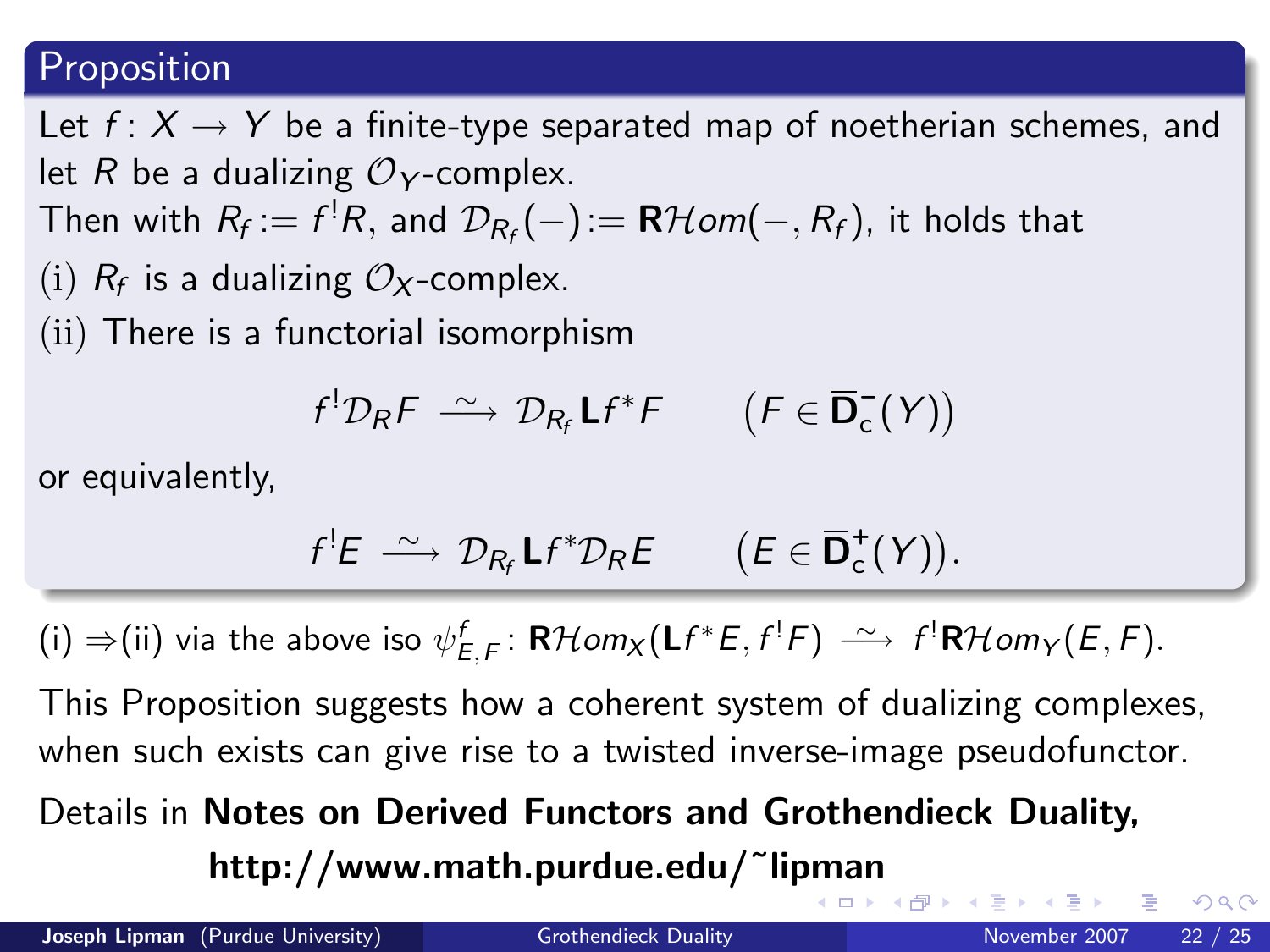# 7. Comments and Problems

Even leaving aside applications, there's lots more to Duality theory, especially enlivening concrete interpretations, e.g., via differentials and familiar maps like traces and residues.

There is also generalization to formal schemes, which unifies global and local duality; and analogous theories for *étale cohomology*, analytic spaces, etc., etc.

Mention one problem in the abstract vein:

### Problem

Can the twisted inverse-image pseudofunctor and its basic properties (as above) be extended to the category of essentially finite-type separated maps of noetherian schemes?

Probably so, but not trivially.

<span id="page-22-0"></span>Being essentially of finite type is a local condition, so it's not clear that useful global properties like compactifiability ob[tai](#page-21-0)[n.](#page-23-0)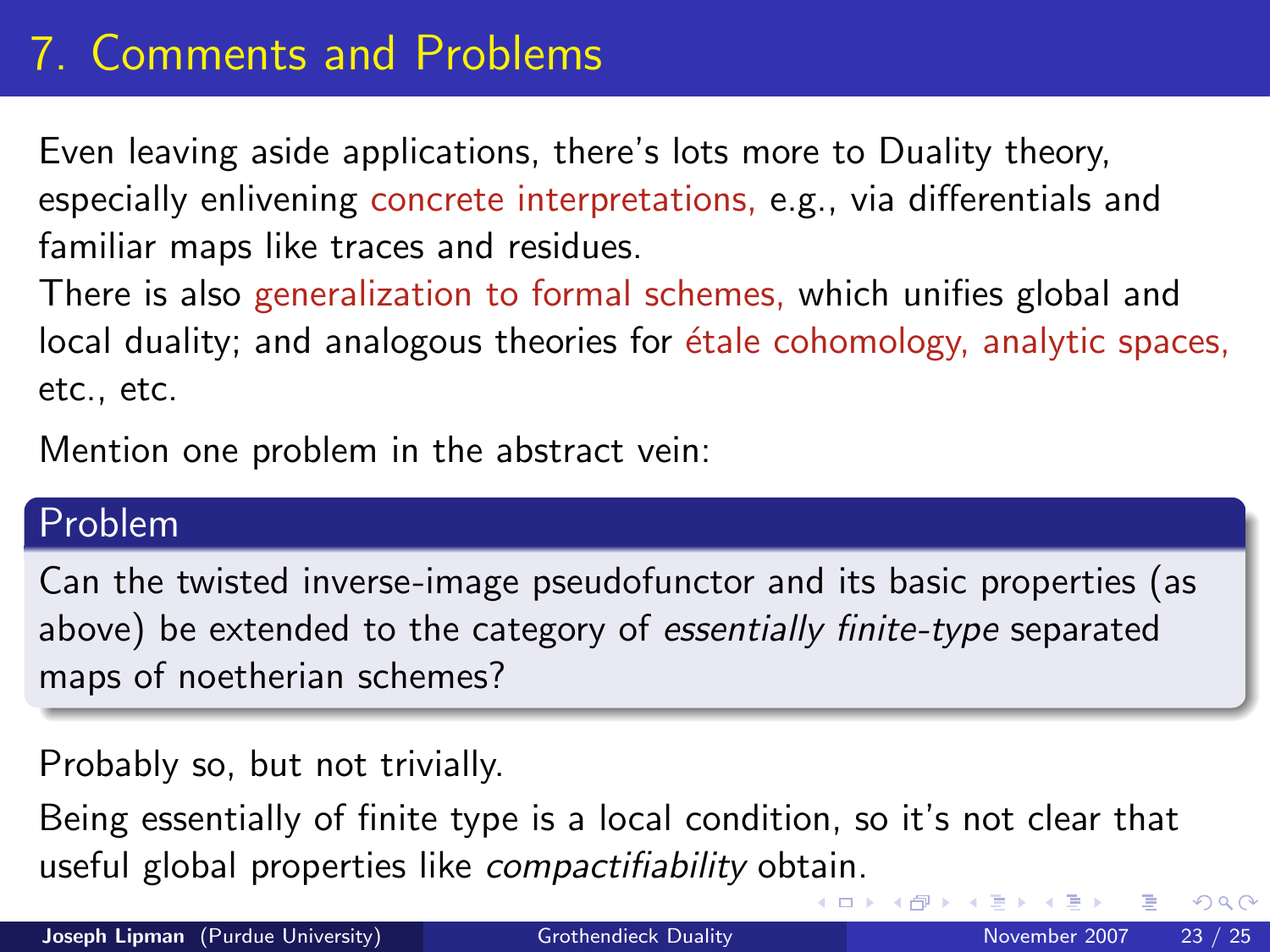The idea is then to use Nayak's methods of pasting pseudofunctors, methods which don't require compactifiability, but do require (as do all of the preceding results!) verification of commutativity of complicated diagrams. In fact these massively time-consuming verifications take up a major (and essential) part of the above-mentioned notes, suggesting that:

### Problem

It would be very nice if someone came up with a "coherence" theorem, or at least an expert computer program, to make such tedium unnecessary.

<span id="page-23-0"></span>A serious attempt to do this could lead to a much deeper understanding of how and why the formalism works, not to mention the potential interest of the artificial intelligence aspects.